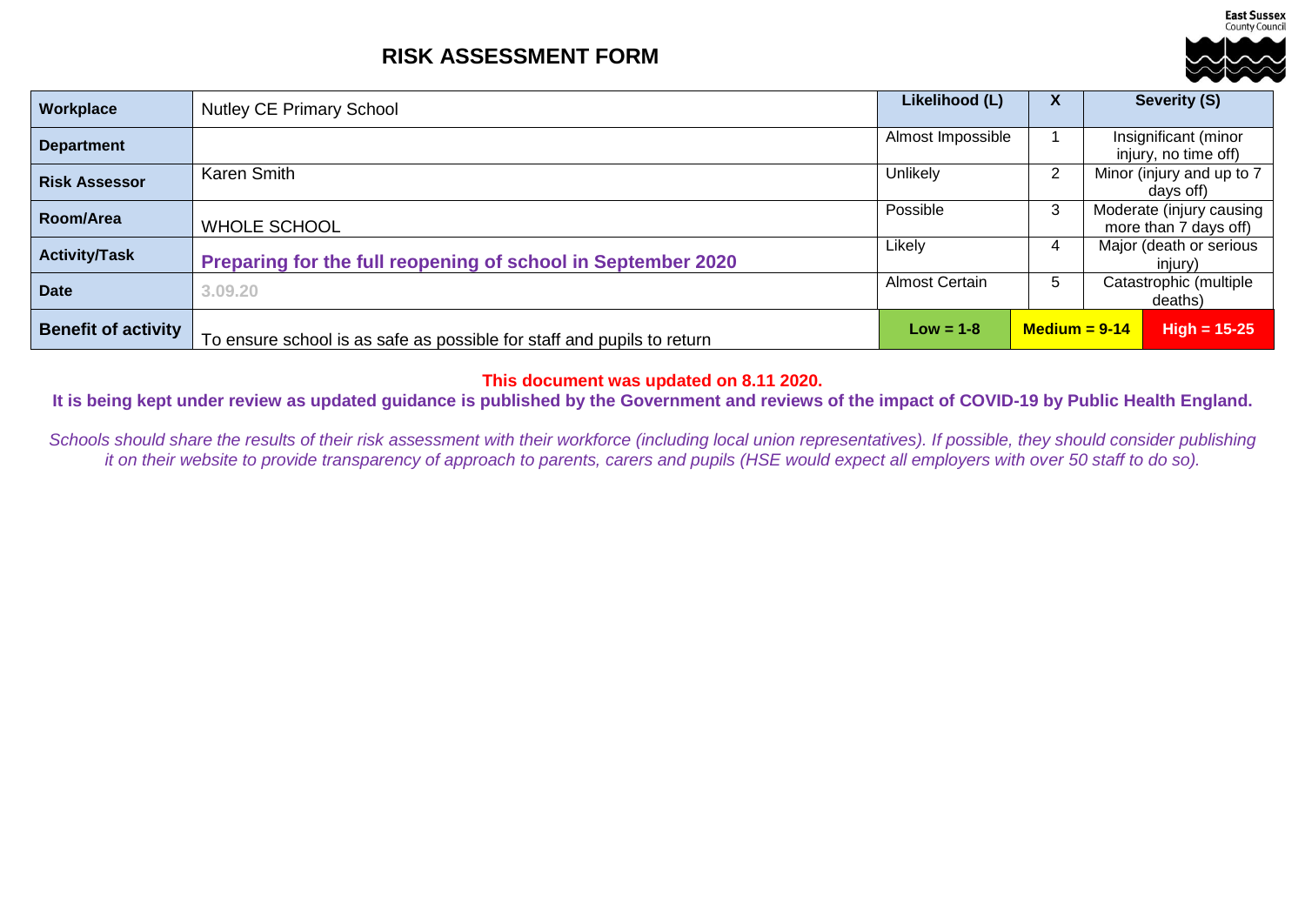## **COVID-19**

**Suspected cases:** 

- If anyone (staff or pupil) becomes unwell with any of the following: (i) a new continuous cough, (ii) a high temperature, or (iii) a loss or change in their sense of smell or taste (anosmia) they will be sent home.
- The school expects that they will self-isolate, [book a test](https://www.gov.uk/guidance/coronavirus-covid-19-getting-tested) and engage with the NHS Test and Trace process in line with current guidance.
- Having been notified of a suspected case, the provider will contact Public Health England before any actions are taken. **Telephone – 0344 225 3861, Option 3 Option 1.**

### **Confirmed cases:**

- Having been notified of a positive COVID-19 test result for a member of staff or a pupil, the school will contact Public Health England (PHE) before any actions are taken. **Telephone – 0344 225 3861, Option 3 Option 1.**
- The school will then take actions following the guidance of the PHE Health Protection Team.
- The provider should alert the local authority to a confirmed case by e-mailing **[COVID19.SchoolsInformation@eastsussex.gov.uk](mailto:COVID19.SchoolsInformation@eastsussex.gov.uk)**

|    | What are the significant, foreseeable,<br>hazards?                                                                                                  | Who is at<br>Risk?                                                                                     | <b>Current control measures</b><br>(What is already in place/done)                                                                                                                                                                                                                  |              |          | <b>Risk Rating</b> | What additional control measures<br>can be put in place to reduce the                                                                                                                                                                                                                                  | <b>Revised</b><br><b>Risk</b><br>Rating |    |
|----|-----------------------------------------------------------------------------------------------------------------------------------------------------|--------------------------------------------------------------------------------------------------------|-------------------------------------------------------------------------------------------------------------------------------------------------------------------------------------------------------------------------------------------------------------------------------------|--------------|----------|--------------------|--------------------------------------------------------------------------------------------------------------------------------------------------------------------------------------------------------------------------------------------------------------------------------------------------------|-----------------------------------------|----|
|    | (the dangers that can cause harm)                                                                                                                   |                                                                                                        |                                                                                                                                                                                                                                                                                     |              | <b>S</b> | R.                 | risk further?                                                                                                                                                                                                                                                                                          | S <sub>1</sub>                          | -R |
| 1. | <b>Potential contamination</b><br>arising from the staff and<br>pupils working onsite during<br>the preparation for the full<br>reopening of school | All members of<br>staff and the<br>limited<br>numbers of<br>pupils<br>currently<br>attending<br>school | Maintain and monitor the<br>school's current Phased<br><b>Return Risk Assessment</b><br>Control Measures up until 1<br>September 2020.<br>• SLT and DSL roles were<br>adapted to the ongoing<br>revisions to guidance during<br>partial opening of the school in<br>the summer term | $\mathbf{2}$ |          | 6                  | Ensure HT, senior leaders<br>and DSLs are appropriately<br>up-to-date with the DfE full<br>return to school guidance.<br>See Guidance for full<br>opening - schools SLT<br>receive daily DfE updates<br>via email.<br>Revisit and update risk<br>assessments for September<br>building on the COVID-19 | 3                                       |    |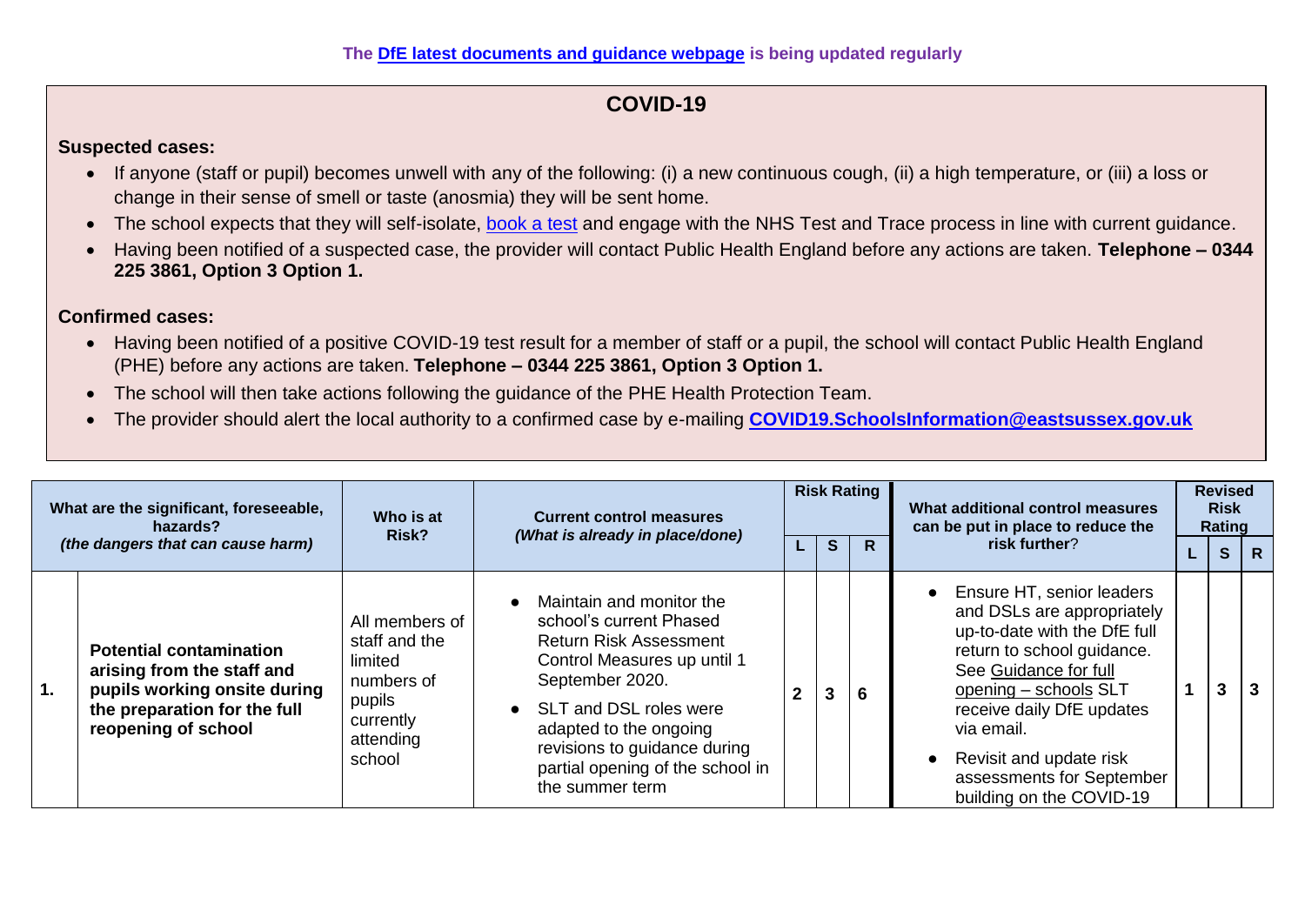| Updated Health & Safety, and<br>safeguarding policies &<br>practices produced during the<br>lockdown period when school<br>was open to limited numbers.<br>General information on how to<br>make a workplace COVID-<br>secure and risk assessments is<br>provided by the <b>HSE</b> guidance<br>on working safely. A further<br>safeguarding policy update<br>was shared with all staff at the<br>start of September. | learning and practices<br>already developed in school<br>Provide regular updates for<br>governors. See Guidance<br>for full opening - schools<br>Continue routine updates to<br>the school's staffing audit<br>as situations may change.<br>Consider the impact on<br>statutory roles e.g.<br>headteacher, SENCO,<br>DSL, first aiders, paediatric<br>first aider. |
|-----------------------------------------------------------------------------------------------------------------------------------------------------------------------------------------------------------------------------------------------------------------------------------------------------------------------------------------------------------------------------------------------------------------------|--------------------------------------------------------------------------------------------------------------------------------------------------------------------------------------------------------------------------------------------------------------------------------------------------------------------------------------------------------------------|
| Tell pupils, parents/carers and<br>any visitors, such as suppliers,<br>not to enter the school if they<br>are displaying any symptoms<br>of coronavirus (following the<br>COVID-19: guidance for<br>households with possible<br>coronavirus infection) Posters<br>displayed on front door.<br>Visits to the school<br>discouraged unless urgent<br>from 5.11.20. New parent tours<br>to be conducted via Zoom.        |                                                                                                                                                                                                                                                                                                                                                                    |
| Stick to school opening times<br>and ensure staff to go home by<br>4.30pm at the latest to reduce<br>risk. No after school clubs in<br>terms 1 or 2 with the exception<br>of one sports club afterschool<br>run by the sports coach. Club<br>only open to one bubble in<br>term $2 -$ the same bubble<br>receiving PE teaching from the<br>coach in term 2.                                                           |                                                                                                                                                                                                                                                                                                                                                                    |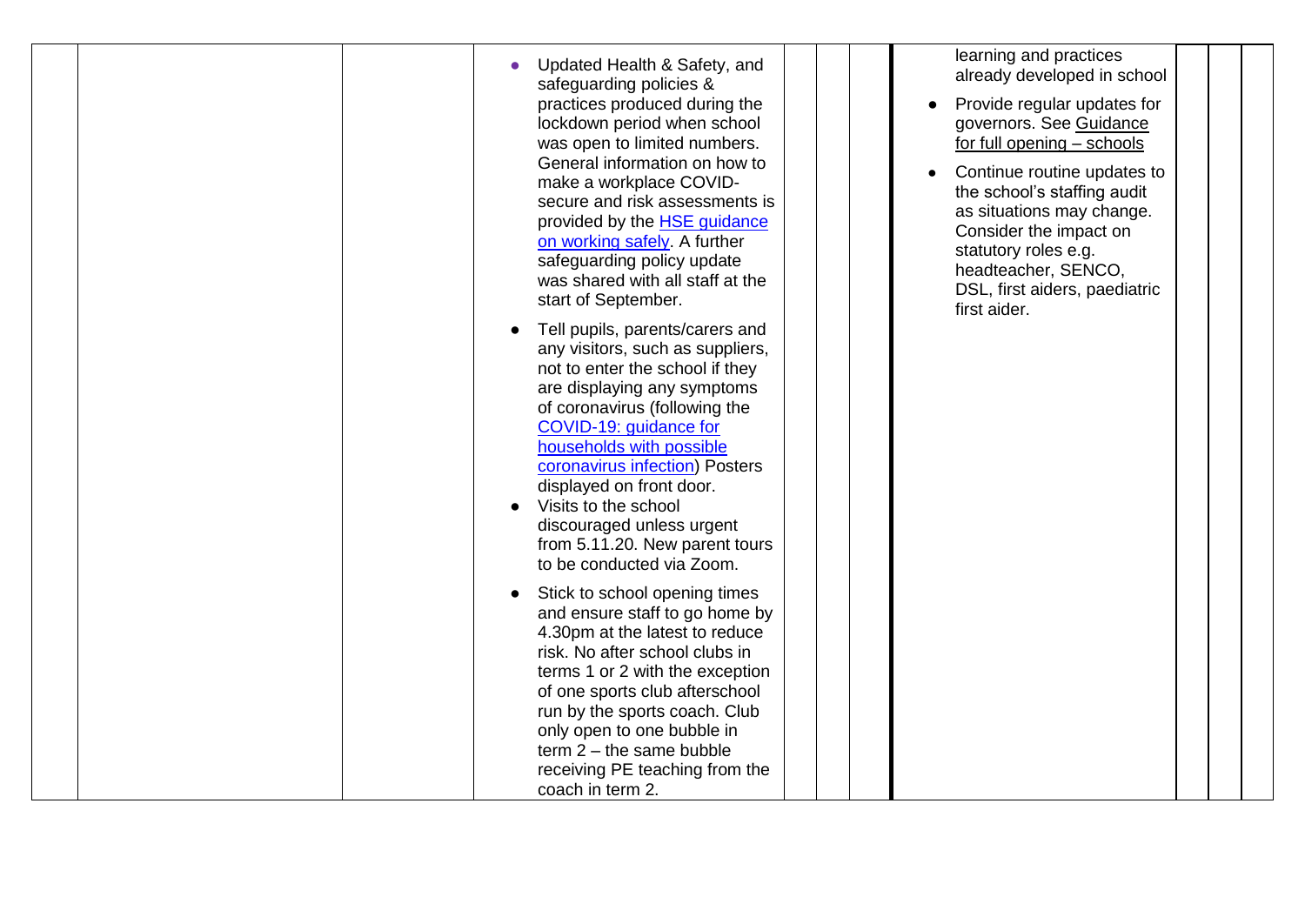|  | Staggered use of staff rooms<br>$\bullet$<br>(maximum of 3 people in<br>staffroom at any time) and<br>offices.                                                                                                                    |  |  |
|--|-----------------------------------------------------------------------------------------------------------------------------------------------------------------------------------------------------------------------------------|--|--|
|  | Parking arrangements for staff<br>in line with social distancing<br>guidelines - staff to use Layby,<br>School Lane and Memorial Hall<br>Car park.                                                                                |  |  |
|  | Follow the Government's<br>updated COVID-19 cleaning of<br>non-heathcare settings<br>guidance                                                                                                                                     |  |  |
|  | Maintain new staff and visitor<br>signing-in arrangements to<br>ensure social distancing and<br>hygiene. All visitors are asked<br>to wear face coverings. Staff to<br>use own pen to sign in or office<br>staff to sign them in. |  |  |
|  | Staff to be encouraged to wipe<br>down (with anti-bacterial spray<br>and disposal paper towels)<br>toilet seat, toilet handle, tap<br>and door handle after using<br>facilities and before washing<br>their hands                 |  |  |
|  | Review H&S compliance<br>$\bullet$<br>checks as appropriate -<br><b>Managing school premises</b><br>during the coronavirus<br>outbreak                                                                                            |  |  |
|  | <b>Current government guidance</b><br>states, "In primary schools and<br>education settings teaching<br>year 6 and below, there is no                                                                                             |  |  |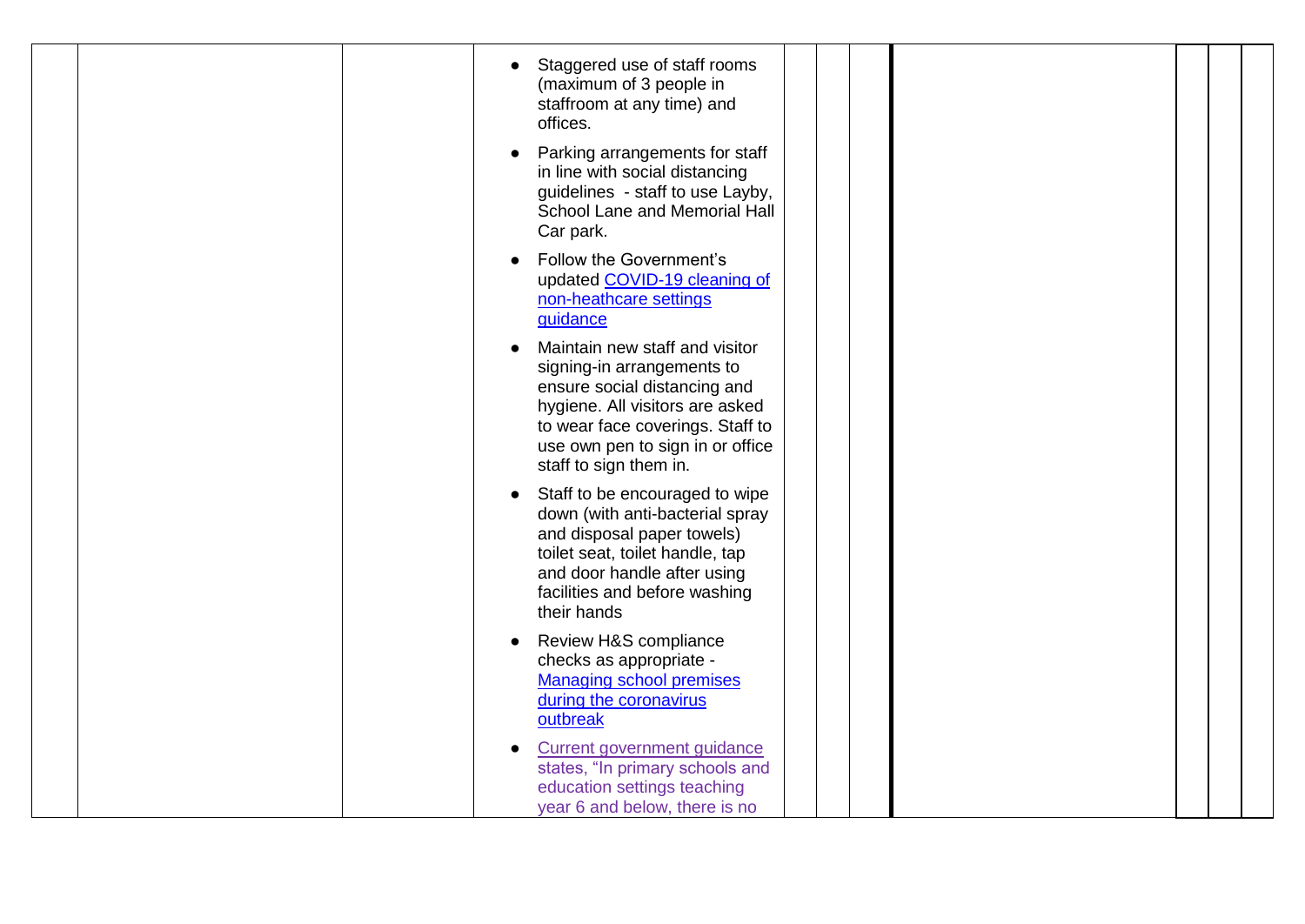|    |                                                                                                                                                                                                                                         |                                       | change to the existing position.<br>It is not mandatory for staff and<br>visitors to wear face coverings.<br>In situations where social<br>distancing between adults in<br>settings is not possible,<br>settings have the discretion to<br>recommend the use of face<br>coverings for adults on site, for<br>both staff and visitors.<br>We have asked all staff to<br>consider wearing face<br>coverings/visors in communal<br>areas and when teaching. This<br>is not mandatory.                                                                                         |                 |   |    |                                                                                                                                                                                                                                                                                                                                                                                                                                                                                                                                                                 |                |   |   |
|----|-----------------------------------------------------------------------------------------------------------------------------------------------------------------------------------------------------------------------------------------|---------------------------------------|----------------------------------------------------------------------------------------------------------------------------------------------------------------------------------------------------------------------------------------------------------------------------------------------------------------------------------------------------------------------------------------------------------------------------------------------------------------------------------------------------------------------------------------------------------------------------|-----------------|---|----|-----------------------------------------------------------------------------------------------------------------------------------------------------------------------------------------------------------------------------------------------------------------------------------------------------------------------------------------------------------------------------------------------------------------------------------------------------------------------------------------------------------------------------------------------------------------|----------------|---|---|
| 2. | <b>Potential transmission to</b><br>clinically vulnerable staff and<br>pupils returning when school<br>reopens<br>Useful planning resources are<br>detailed in the DfE Guidance for<br>full opening - schools Section<br>$\overline{2}$ | All members of<br>school<br>community | 2a. Pupils:<br>Communicate to parents via<br>email in the first instance that<br>now circumstances have<br>changed it is vital for all<br>children to return to school in<br>September to minimise as far<br>as possible the longer-term<br>impact of the pandemic on<br>children's education, wellbeing<br>and wider development.<br>Reminders will go on weekly<br>school newsletters.<br>Additional updates to be<br>emailed to parents as guidance<br>changes and school practice,<br>including how to notify school<br>of a positive covid test result.<br>2b. Staff: | $3\phantom{.0}$ | 4 | 12 | 2a. Pupils:<br><b>Communicate with parents of</b><br>clinically vulnerable and<br>shielding pupils to inform them:<br>pupils who will remain on<br>the shielded patient list can<br>also return to school, as<br>can those who have family<br>members who are<br>shielding. See current<br>advice on shielding<br>reassure parents and pupils<br>by communicating the<br>additional risk assessments<br>and control measures that<br>are being taken from<br>September<br>Confirm that if rates of the<br>disease should rise in this<br>local area, clinically | $\overline{2}$ | 4 | 8 |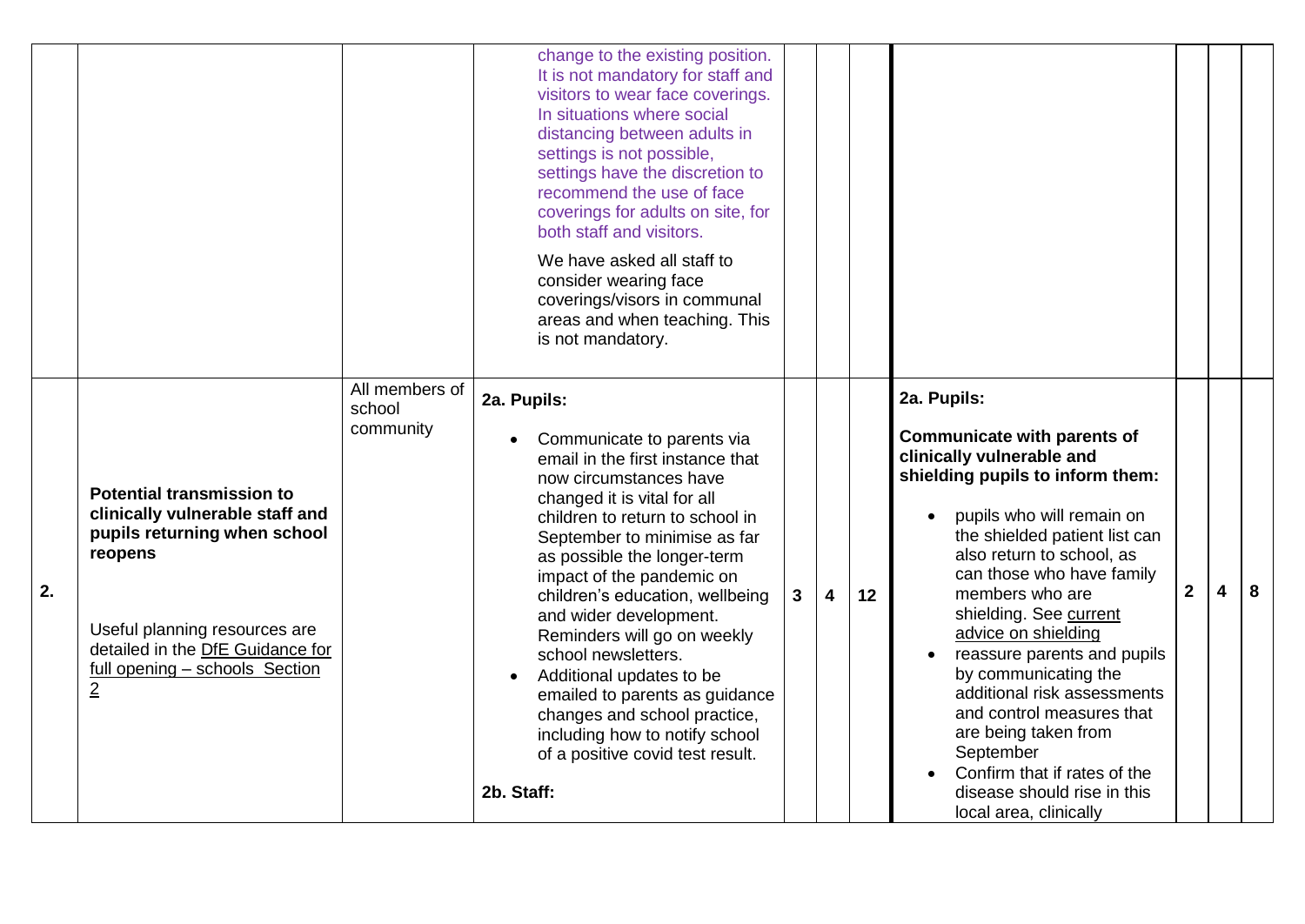| Employer health and safety<br>and equalities duties -<br>consider how to meet<br>equalities duties in the usual<br>way and follow steps in DfE<br>Guidance for full opening -<br>schools Section 2<br>Governors and leaders should<br>pay regard to the work-life<br>balance and wellbeing of all<br>staff, including the<br>headteacher. Schools should<br>ensure they have explained to<br>all staff the measures they are<br>proposing putting in place and<br>involve all staff in that process.<br>HT to email staff at least<br>weekly to give any updates to<br>guidance and to support good<br>MHEW, e.g. by sharing<br>resources, websites etc.<br>Review systems to support the<br>well-being of staff who may be<br>anxious about returning.<br>Information about the extra<br>mental health support for<br>pupils and teachers is<br>available. Well-being guidance<br>shared at INSET. HT rang<br>teaching staff individually in the | vulnerable children (or<br>family members) from this<br>area, and this area only,<br>may be advised by PHE to<br>shield whilst rates remain<br>high and therefore their<br>child may then be<br>temporarily absent.<br>Pupils who are under the care of<br>a specialist health professional:<br>Request parents discuss<br>their child's care needs with<br>their health professional<br>before returning to school in<br>September. Further advice<br>is available from the Royal<br>College of Paediatrics and<br>Child Health.<br>Arrange provision for any<br>pupil who is unable to<br>attend school because they<br>are complying with clinical<br>and/or public health advice<br>to be able to access to<br>remote education from<br>September<br>2b. Staff: |
|---------------------------------------------------------------------------------------------------------------------------------------------------------------------------------------------------------------------------------------------------------------------------------------------------------------------------------------------------------------------------------------------------------------------------------------------------------------------------------------------------------------------------------------------------------------------------------------------------------------------------------------------------------------------------------------------------------------------------------------------------------------------------------------------------------------------------------------------------------------------------------------------------------------------------------------------------|---------------------------------------------------------------------------------------------------------------------------------------------------------------------------------------------------------------------------------------------------------------------------------------------------------------------------------------------------------------------------------------------------------------------------------------------------------------------------------------------------------------------------------------------------------------------------------------------------------------------------------------------------------------------------------------------------------------------------------------------------------------------|
|                                                                                                                                                                                                                                                                                                                                                                                                                                                                                                                                                                                                                                                                                                                                                                                                                                                                                                                                                   |                                                                                                                                                                                                                                                                                                                                                                                                                                                                                                                                                                                                                                                                                                                                                                     |
| two weeks before the start of<br>term to listen to any concerns<br>and reassure.                                                                                                                                                                                                                                                                                                                                                                                                                                                                                                                                                                                                                                                                                                                                                                                                                                                                  | <b>Conduct individual staff risk</b><br>assessments for COVID-19 in<br>line with the latest guidance.                                                                                                                                                                                                                                                                                                                                                                                                                                                                                                                                                                                                                                                               |
| Supply teachers and other<br>temporary or peripatetic<br>teachers can move between<br>schools, but leaders should                                                                                                                                                                                                                                                                                                                                                                                                                                                                                                                                                                                                                                                                                                                                                                                                                                 | These have been completed.<br>Following the reduction in<br>the prevalence of the virus                                                                                                                                                                                                                                                                                                                                                                                                                                                                                                                                                                                                                                                                             |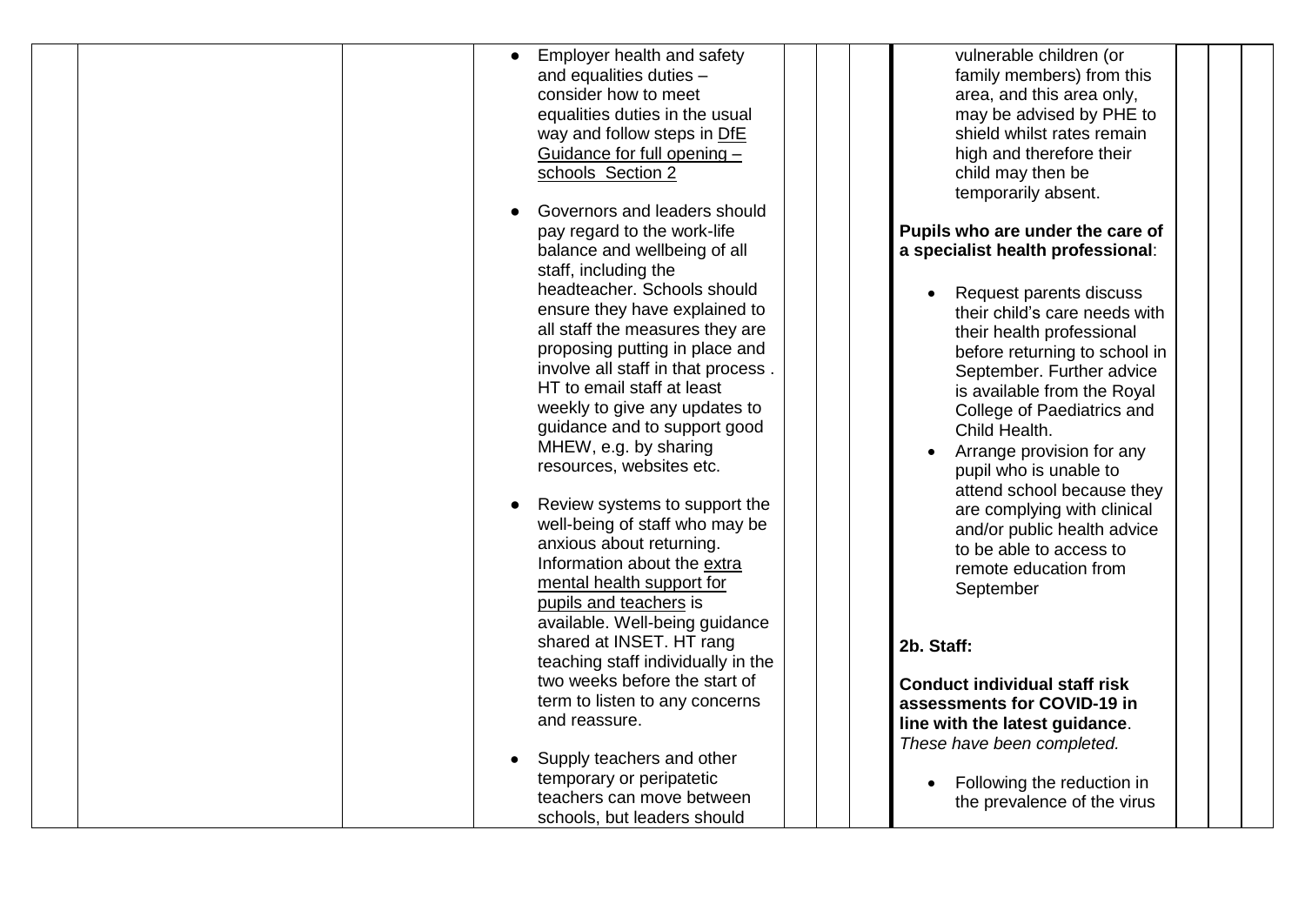| consider how to minimise the<br>and relaxation of shielding<br>numbers of visitors to site<br>measures from 1 August,<br>the DfE is expecting that<br>where possible. Wherever<br>most staff will attend<br>possible, we will cover staff<br>school.<br>absence with existing staff to<br>avoid different teachers coming<br>into school.<br><b>Clinically vulnerable</b><br>and/or pregnant staff<br>Leaders should give<br>should follow this guidance<br>consideration to any use of<br>clinically-vulnerable,<br>volunteers. Mixing of<br>including pregnant women,<br>volunteers across groups<br><b>Staff who are clinically</b><br>should be kept to a minimum,<br>extremely vulnerable are<br>and they should remain 2m<br>advised that they can now<br>from pupils and staff where<br>return to work from 1<br>possible. We currently have no<br>August provided they can<br>plans to have volunteers<br>maintain social distancing.<br>working in the school building,<br>Advice can be found in the<br>only used to support with forest<br>guidance on shielding and<br>school sessions which al take<br>protecting people who are<br>place outdoors.<br>clinically extremely<br>vulnerable from COVID-19.<br>Schools are being strongly<br>Leaders should be flexible<br>encouraged by the DfE to<br>in how these staff are<br>continue to host ITT trainees.<br>deployed, enabling them to<br>See DfE Guidance for full<br>work remotely where<br>opening - schools Section 2<br>possible or in roles in<br>Risk assessments should be<br>school where it is possible<br>conducted as they are for staff<br>to maintain social<br>distancing.<br>The school buys in to the<br><b>Consider staff who may</b><br>$\bullet$<br>county HR service and will<br>otherwise be at increased<br>take advice as necessary<br>risk from COVID-19.<br>PHE's COVID-19: review of<br>Advice taken from HR and<br>disparities in risks and<br>government letter to staff who are<br>outcomes report.<br>clinically extremely vulnerable from<br>Headteachers should |                                    |  |
|-------------------------------------------------------------------------------------------------------------------------------------------------------------------------------------------------------------------------------------------------------------------------------------------------------------------------------------------------------------------------------------------------------------------------------------------------------------------------------------------------------------------------------------------------------------------------------------------------------------------------------------------------------------------------------------------------------------------------------------------------------------------------------------------------------------------------------------------------------------------------------------------------------------------------------------------------------------------------------------------------------------------------------------------------------------------------------------------------------------------------------------------------------------------------------------------------------------------------------------------------------------------------------------------------------------------------------------------------------------------------------------------------------------------------------------------------------------------------------------------------------------------------------------------------------------------------------------------------------------------------------------------------------------------------------------------------------------------------------------------------------------------------------------------------------------------------------------------------------------------------------------------------------------------------------------------------------------------------------------------------------------------------------------------------------------------|------------------------------------|--|
| consult with BAME staff to<br>review and revise                                                                                                                                                                                                                                                                                                                                                                                                                                                                                                                                                                                                                                                                                                                                                                                                                                                                                                                                                                                                                                                                                                                                                                                                                                                                                                                                                                                                                                                                                                                                                                                                                                                                                                                                                                                                                                                                                                                                                                                                                   | Covid 19. Staff who fall into this |  |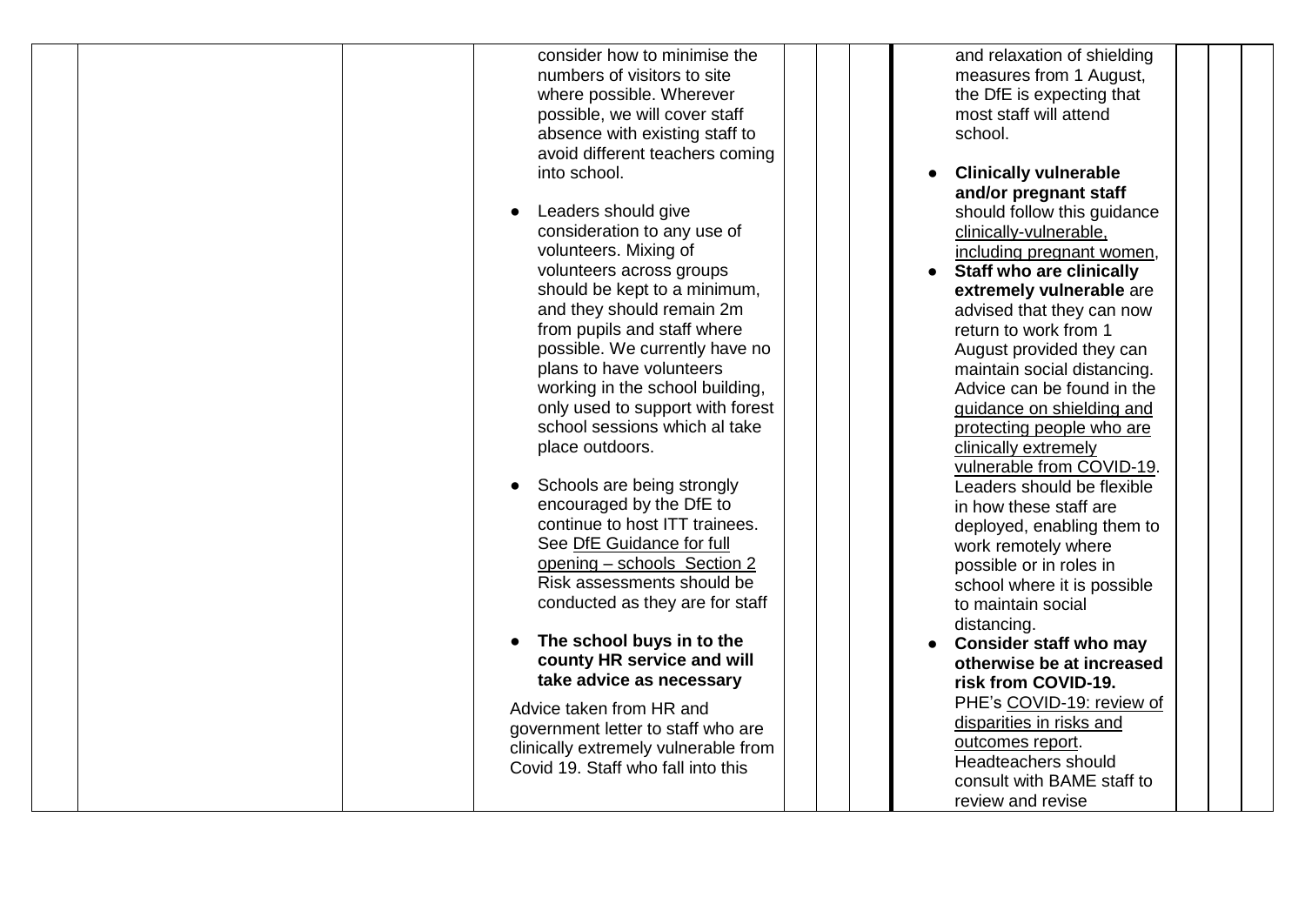|    |                                                                                                                                                                                                                                                                                                                                                                                      |                                           | category working from home from<br>5.11.20 until 2.12.20.                                                                                                                                                                                                                                                                                                                                                                                                                                                                                                                                                                                                                                                                                                                                   |              |   |   | deployment if appropriate.<br><b>BAMEed's resources may</b><br>be helpful in this process.<br>https://www.bameednetwor<br>k.com/resources<br>People who live with<br>those who are clinically<br>extremely vulnerable or<br>clinically vulnerable can<br>attend the workplace                                                                                                                                                                                                                                                                                                                                                                                                                                                                          |             |              |   |
|----|--------------------------------------------------------------------------------------------------------------------------------------------------------------------------------------------------------------------------------------------------------------------------------------------------------------------------------------------------------------------------------------|-------------------------------------------|---------------------------------------------------------------------------------------------------------------------------------------------------------------------------------------------------------------------------------------------------------------------------------------------------------------------------------------------------------------------------------------------------------------------------------------------------------------------------------------------------------------------------------------------------------------------------------------------------------------------------------------------------------------------------------------------------------------------------------------------------------------------------------------------|--------------|---|---|--------------------------------------------------------------------------------------------------------------------------------------------------------------------------------------------------------------------------------------------------------------------------------------------------------------------------------------------------------------------------------------------------------------------------------------------------------------------------------------------------------------------------------------------------------------------------------------------------------------------------------------------------------------------------------------------------------------------------------------------------------|-------------|--------------|---|
| 3. | Increased risk of introducing<br>contamination from pupils<br>and staff returning to school<br>in greater numbers in<br><b>September</b><br><b>Useful planning resources:</b><br>DfE Guidance for full<br>opening of schools -<br>section 1<br>The LA model recovery<br>plan will be updated for<br>full reopening in<br>September shortly and<br>published via the<br>message board | All members of<br>the school<br>community | The following control measures should<br>be considered in addition to those<br>outlined in the East Sussex Model<br><b>Risk Assessments for:</b><br>(i) Movement around the School site,<br>(ii) General classroom activities,<br>(iii) Playground activities,<br>(iv) Play equipment<br><b>Context:</b> In the DfE guidance for the<br>autumn term, maintaining consistent<br>groups remains important, but given<br>the decrease in the prevalence of<br>coronavirus (COVID-19) and the<br>resumption of the full range of<br>curriculum subjects, schools may need<br>to change the emphasis on bubbles<br>within their system of controls and<br>increase the size of these groups.<br>3a - Pupils<br>Create and staff your<br>September teaching groups in<br>line with guidance (some | $\mathbf{2}$ | 3 | 6 | By doing all the measures<br>below, risk is still the same?<br>3a - Pupils<br>• Clear communication with<br>pupils, parents and wider<br>community about the full<br>return to school procedures<br>and new arrangements.<br>Think about new school<br>rules needed - DfE<br>Guidance for full opening -<br>schools<br>Ensure any staff or pupils<br>who wear face coverings on<br>the way to school are<br>following the processes for<br>removal, storage/disposal<br>of the mask and that they<br>must hand wash on arrival<br>in line with the guidance on<br>safe working in education,<br>childcare and children's<br>social care<br>Work in partnership with<br>local BAME and/or faith<br>communities to reinforce<br>individual and household | $2^{\circ}$ | $\mathbf{3}$ | 6 |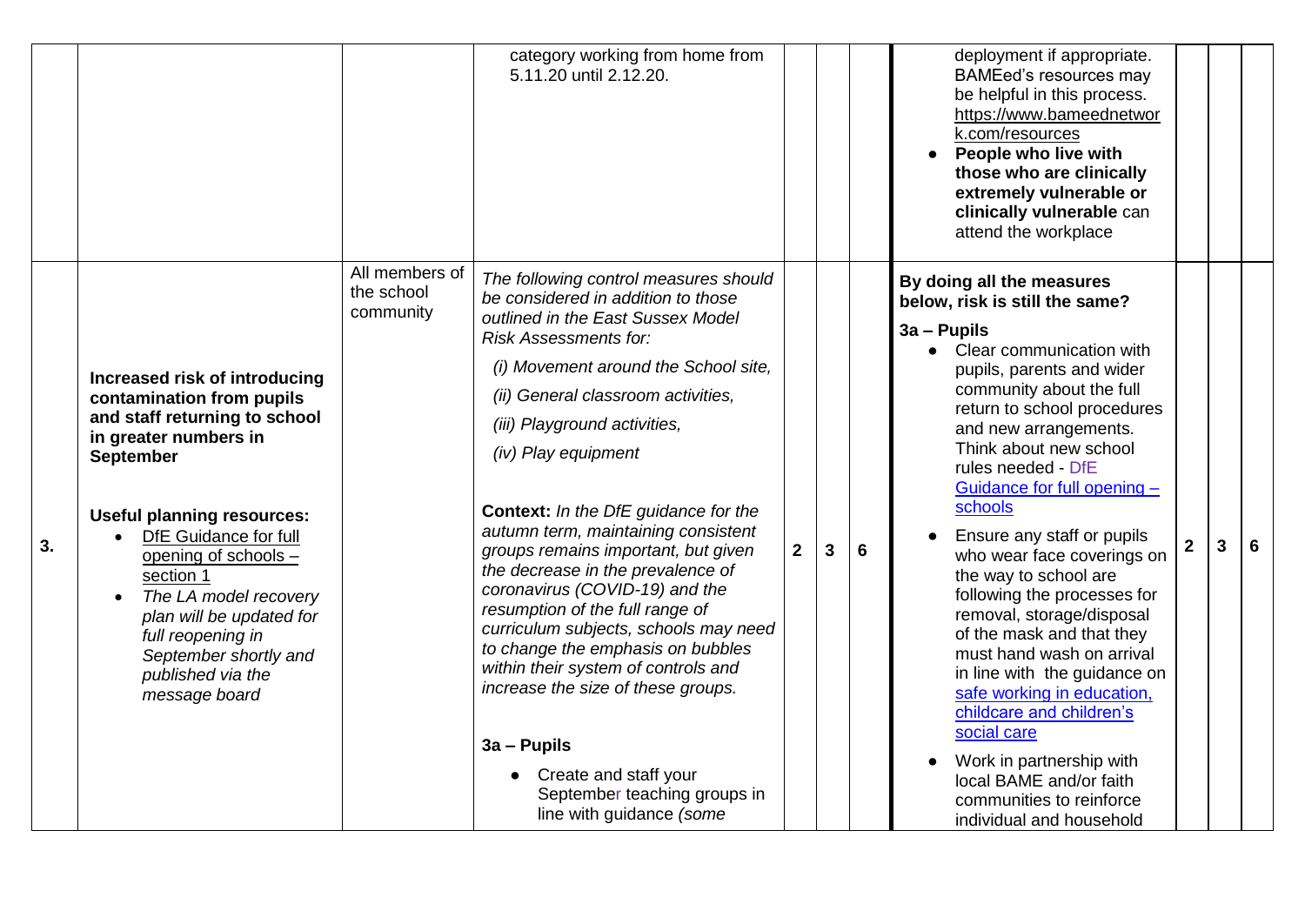| schools may need to liaise with<br>the LA or their trust to seek<br>solutions to the numbers of<br>groups required). We are<br>operating three teaching<br>bubbles. This was agreed by<br>County in July and<br><b>PHE</b> review<br>communicated to parents athe impact of Covid-19 o<br><b>BAME</b> groups<br>the end of term 6.<br>Ensure parents are aware that<br>all pupils in all year groups are<br>expected to return and that the<br>usual rules on school<br>attendance will apply from<br>September. Also they<br>appreciate what limited<br>equipment that they are | risk reduction strategies<br>relevant to the school<br>community<br>Toilet arrangements in line<br>with guidance for each<br>group. KS1 bubble to use<br>toilets in reception class.<br>Ongoing vigilance,<br>monitoring and support for<br>any emerging pastoral,<br>anxiety and/or mental<br>health issues. Information<br>about the extra mental<br>health support for pupils                                                                           |
|----------------------------------------------------------------------------------------------------------------------------------------------------------------------------------------------------------------------------------------------------------------------------------------------------------------------------------------------------------------------------------------------------------------------------------------------------------------------------------------------------------------------------------------------------------------------------------|------------------------------------------------------------------------------------------------------------------------------------------------------------------------------------------------------------------------------------------------------------------------------------------------------------------------------------------------------------------------------------------------------------------------------------------------------------|
| expected to bring in to school.<br>Review the NHS guidance on<br>hand cleaning Staff MUST<br>ensure that pupils engage in<br>regular handwashing for 20<br>seconds with soap and water<br>(or use sanitiser) at the<br>following times:<br>1. arrival to school<br>2. returning from break time<br>3. before & after eating<br>4. when they change rooms<br>Wall mounted hand santiser<br>dispensers now installed<br>throughout the school to use<br>along with bottles of hand<br>santiser.                                                                                    | and teachers is available.<br>Consider additional support<br>for pupils, parents and staff<br>impacted by latest PHE<br>reports on impact upon<br>different groups<br>Computing suite rota in<br>place to minimise cross<br>contamination between<br>bubbles with a 72 hour<br>resting period between.<br>$3b - Start$<br>Organise appropriately<br>sized groups and<br>encourage social distancing<br>in line with the detailed<br>actions within the DfE |
| Pupils to be encouraged to use<br>one-way system in the school,<br>following the direction of                                                                                                                                                                                                                                                                                                                                                                                                                                                                                    | guidance for full opening of<br>schools - see Section 1<br><b>Prevention point 5</b>                                                                                                                                                                                                                                                                                                                                                                       |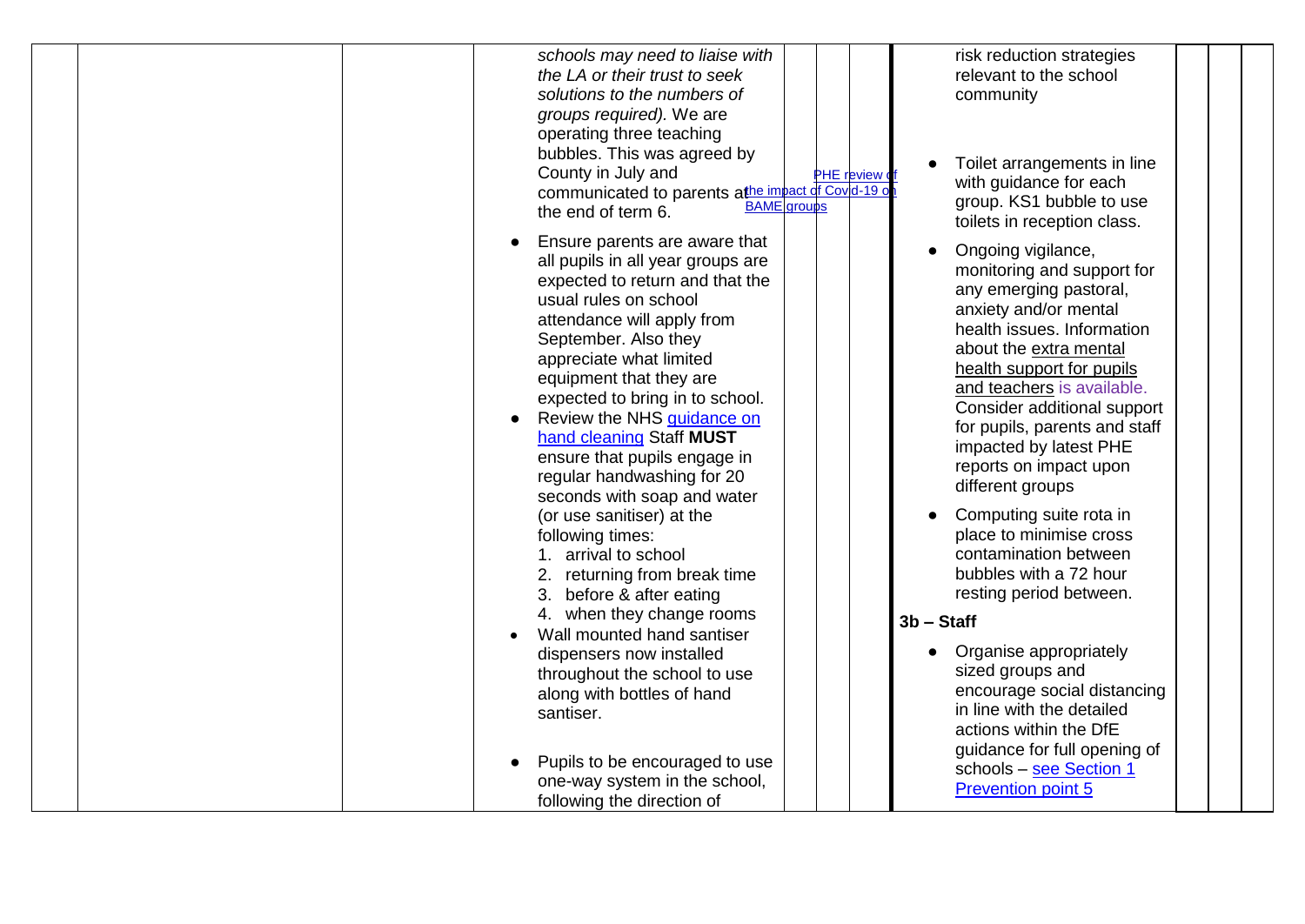| arrows on the carpet in the<br>main hall and travelling in an<br>anti-clockwise direction,<br>moving through the hall.<br>KS2 lunch play - playground<br>separated by cones to prevent<br>mixing of the two KS2 bubbles<br>at this time                                                                                                                                                                | Staggered start/finish times.<br>Staggered playtimes and<br>lunch times.(see timetables<br>and rotas in SMT folder and<br>displayed on pinboard in<br>office)<br>Refresh timetable to review<br>activities that can take                                                                                                                             |
|--------------------------------------------------------------------------------------------------------------------------------------------------------------------------------------------------------------------------------------------------------------------------------------------------------------------------------------------------------------------------------------------------------|------------------------------------------------------------------------------------------------------------------------------------------------------------------------------------------------------------------------------------------------------------------------------------------------------------------------------------------------------|
| Review Behaviour Policy in line<br>with DfE Guidance for full<br>opening - schools Older<br>pupils should be supported to<br>maintain distance and<br>understand not to touch staff<br>and their peers where possible.<br>(this will not be possible for<br>younger children and those<br>with complex needs). Contact                                                                                 | place outdoors and reduce<br>movement around the<br>school buildings<br>Limits for numbers of staff<br>in staffroom and offices.<br>Staff to maintain social<br>distancing during lunch and<br>break times<br>Ongoing leadership support<br>for any emerging anxiety<br>and/or wellbeing issues                                                      |
| between groups should be<br>avoided.<br>Leaders <b>MUST</b> ensure that<br>school has enough tissues and<br>bins available to support pupils<br>and staff to follow the catch it,<br>kill it bin it approach. Reinforce<br>routines of using a tissue to<br>cough or sneeze and bins for<br>tissue waste.<br>Remind children regularly not<br>to touch their face with their<br>hands. When they do so | 3c - Buildings & resources<br>Organise classrooms and<br>other learning environments<br>maintaining space between<br>seats and desks where<br>possible. All desks in KS1<br>and 2 are in rows with<br>children facing the front.<br>Arrange systems to reduce<br>congestion in corridors and<br>access via external doors<br>where possible. One way |
| encourage them to wash<br>hands immediately.<br>Coordinate pastoral support for<br>pupils (parents/carers and                                                                                                                                                                                                                                                                                          | system in main corridor.<br>Arrange furniture to allow<br>for seating pupils side by                                                                                                                                                                                                                                                                 |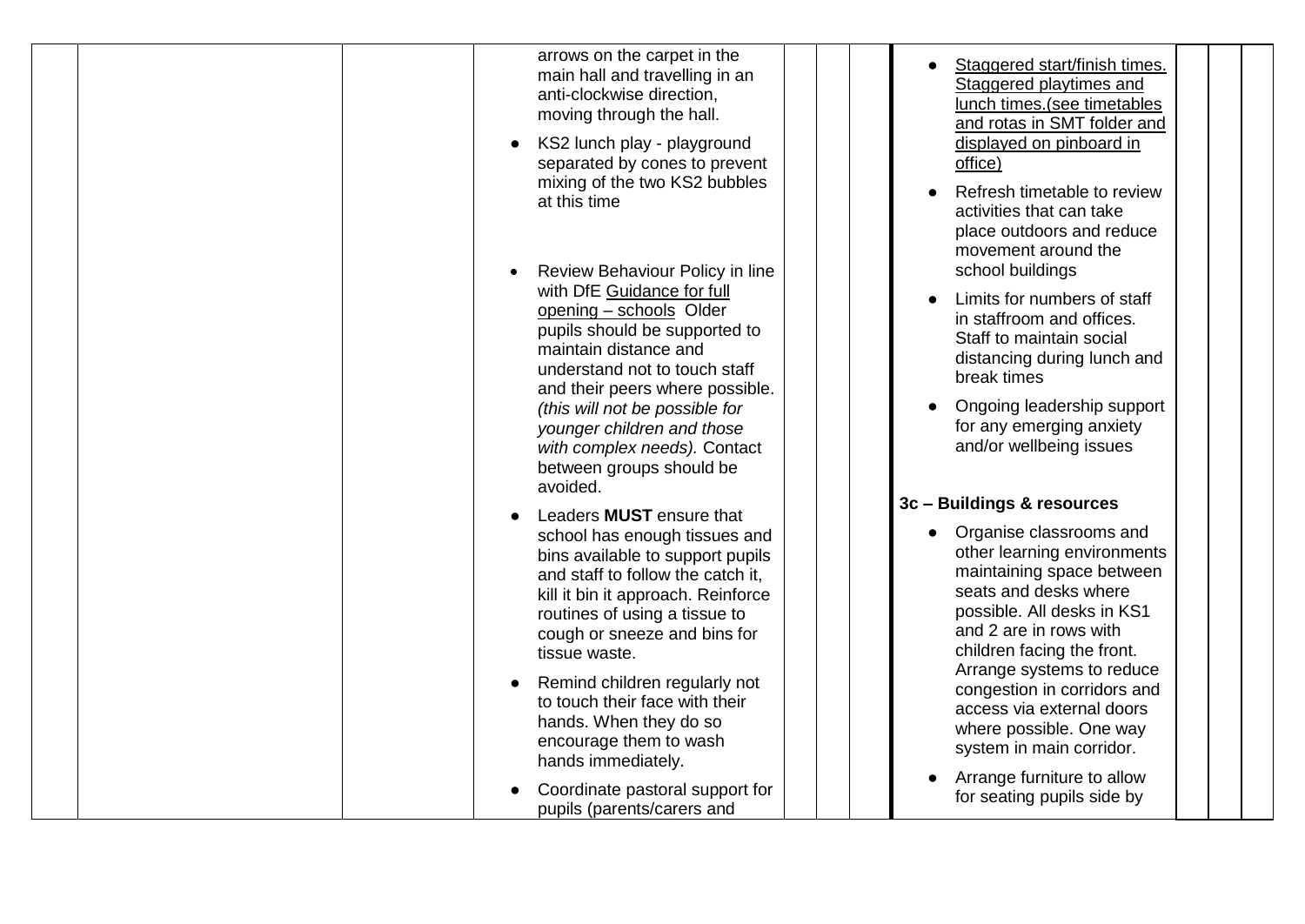| staff) who feel anxious<br>returning to school after being<br>isolated for some time<br>Ensure appropriate support is<br>made available for pupils with<br>SEND by deploying support<br>staff and accommodating<br>visiting specialists in line with<br>the DfE Guidance for full<br>opening $-$ schools and the<br>EEF guidance on making the<br>best use of teaching assistants<br>Leaders have already<br>$\bullet$<br>produced individual risk<br>assessments for pupils with<br>EHC plans attending school,<br>these are working well.<br>Interventions take place in<br>designated rooms or areas to<br>minimise transmission from<br>one bubble to another e.g<br>Badger class in Library or front<br>desks in Squirrels, Foxes in<br>computing suite, HHogs and<br>Rabbits in hall or back of | side and facing forwards<br>where possible.<br>Equipment that has<br>previously been removed<br>from classrooms, such as<br>books and games, can be<br>used and shared within a<br>group/bubble. Plan with site<br>staff to ensure they are<br>regularly cleaned along with<br>all touched surfaces.<br>Plan to use halls, dining<br>areas and internal and<br>external sports facilities for<br>lunch and exercise in line<br>with latest guidance<br>Ensure kitchens are fully<br>open from the start of the<br>autumn term and comply<br>with the guidance for food<br>businesses on coronavirus<br>(COVID-19). They should<br>be able to provide food to<br>all pupils who want it,<br>including FSM or universal<br>infant free school meals. |
|-------------------------------------------------------------------------------------------------------------------------------------------------------------------------------------------------------------------------------------------------------------------------------------------------------------------------------------------------------------------------------------------------------------------------------------------------------------------------------------------------------------------------------------------------------------------------------------------------------------------------------------------------------------------------------------------------------------------------------------------------------------------------------------------------------|----------------------------------------------------------------------------------------------------------------------------------------------------------------------------------------------------------------------------------------------------------------------------------------------------------------------------------------------------------------------------------------------------------------------------------------------------------------------------------------------------------------------------------------------------------------------------------------------------------------------------------------------------------------------------------------------------------------------------------------------------|
| Squirrels.<br>Additional PE/playground<br>equipment has been<br>purchased to ensure it is not<br>shared across bubbles .Any<br>shared equipment is rested for<br>72 hours between use.<br>School lunches: Cold option<br>$\bullet$<br>only to be offered in term one.<br>Children and staff to eat in own<br>classroom to minimise cross<br>contamination. Teaching and                                                                                                                                                                                                                                                                                                                                                                                                                               | Ensure good ventilation<br>with windows opened and<br>where possible arrange for<br>doors to be propped open<br>to reduce door handle<br>contact etc (Ensure fire<br>safety & safeguarding - The<br>holding open of fire doors<br>without out the use of<br>approved hold open<br>devices is not permitted)                                                                                                                                                                                                                                                                                                                                                                                                                                        |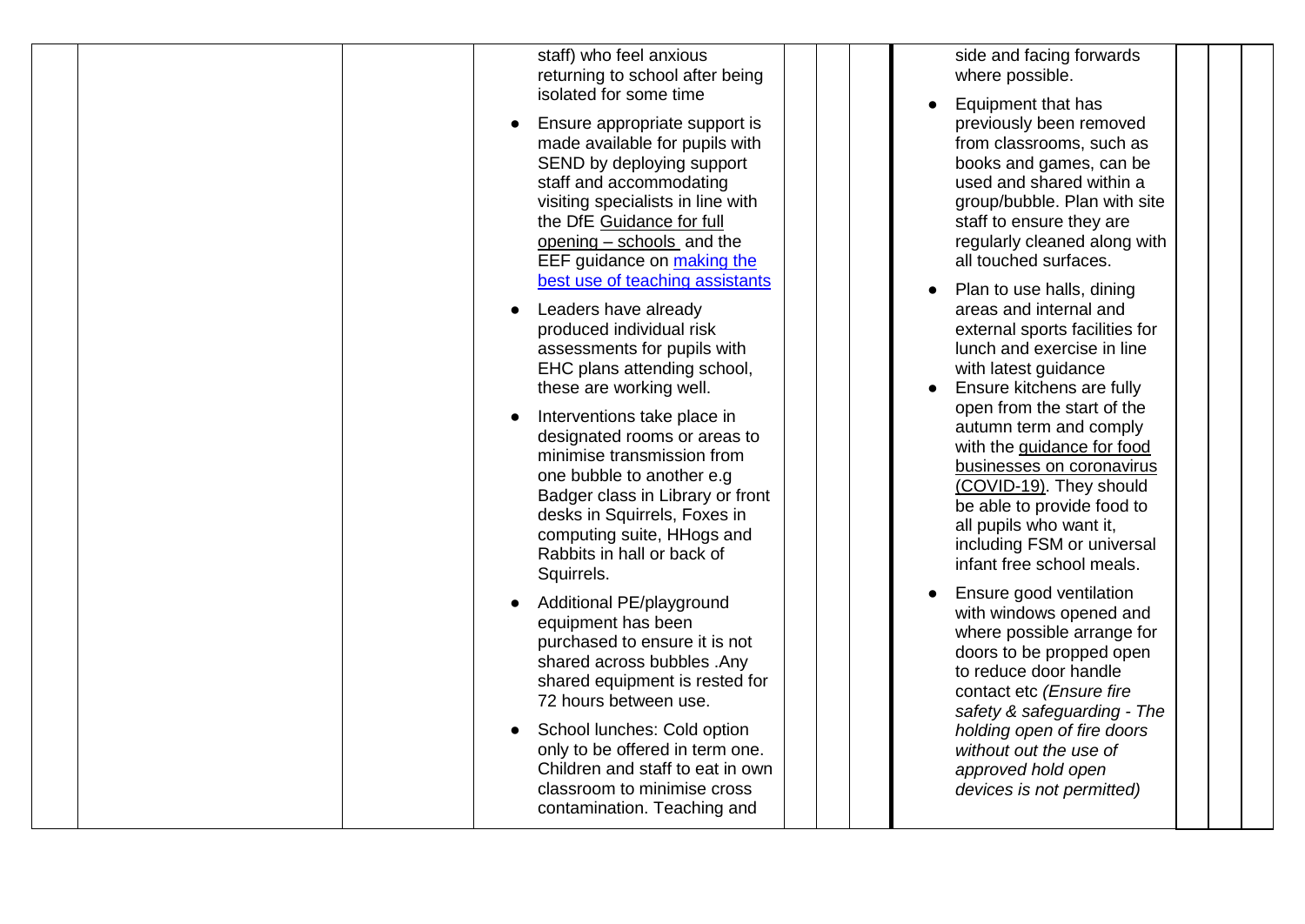| support staff to ensure tables<br>are cleaned before and after<br>eating. Hot meals were<br>reintroduced from 12.10.20.<br>KS1 bubble now eating in the<br>hall. Kitchen staff responsible<br>to cleaning of tables before<br>and after lunch service.                                                                                                                                           |
|--------------------------------------------------------------------------------------------------------------------------------------------------------------------------------------------------------------------------------------------------------------------------------------------------------------------------------------------------------------------------------------------------|
| $3b - Start$                                                                                                                                                                                                                                                                                                                                                                                     |
| Plan to provide for<br>$\bullet$<br>appropriately sized groups<br>whilst encouraging social<br>distancing in line with the<br>detailed actions within the DfE<br>guidance for full opening of<br>schools - see Section 1<br>Prevention point 5                                                                                                                                                   |
| Staff to be encouraged to<br>$\bullet$<br>social distance in the staffroom<br>(notice put on staffroom door<br>encouraging no more than 3<br>member of staff to be in the<br>staffroom at one time)                                                                                                                                                                                              |
| When staff or children cannot<br>maintain distancing,<br>particularly with younger<br>children in primary schools,<br>plan to keep pupils in the<br>smaller, class-sized groups.<br>The school is split into 3<br>separate bubbles (EYFS and<br>years 1 and 2) (Years 3 and 4)<br>(Years 5 and 6) and we make<br>every attempt to make sure<br>they do not come into contact<br>with each other. |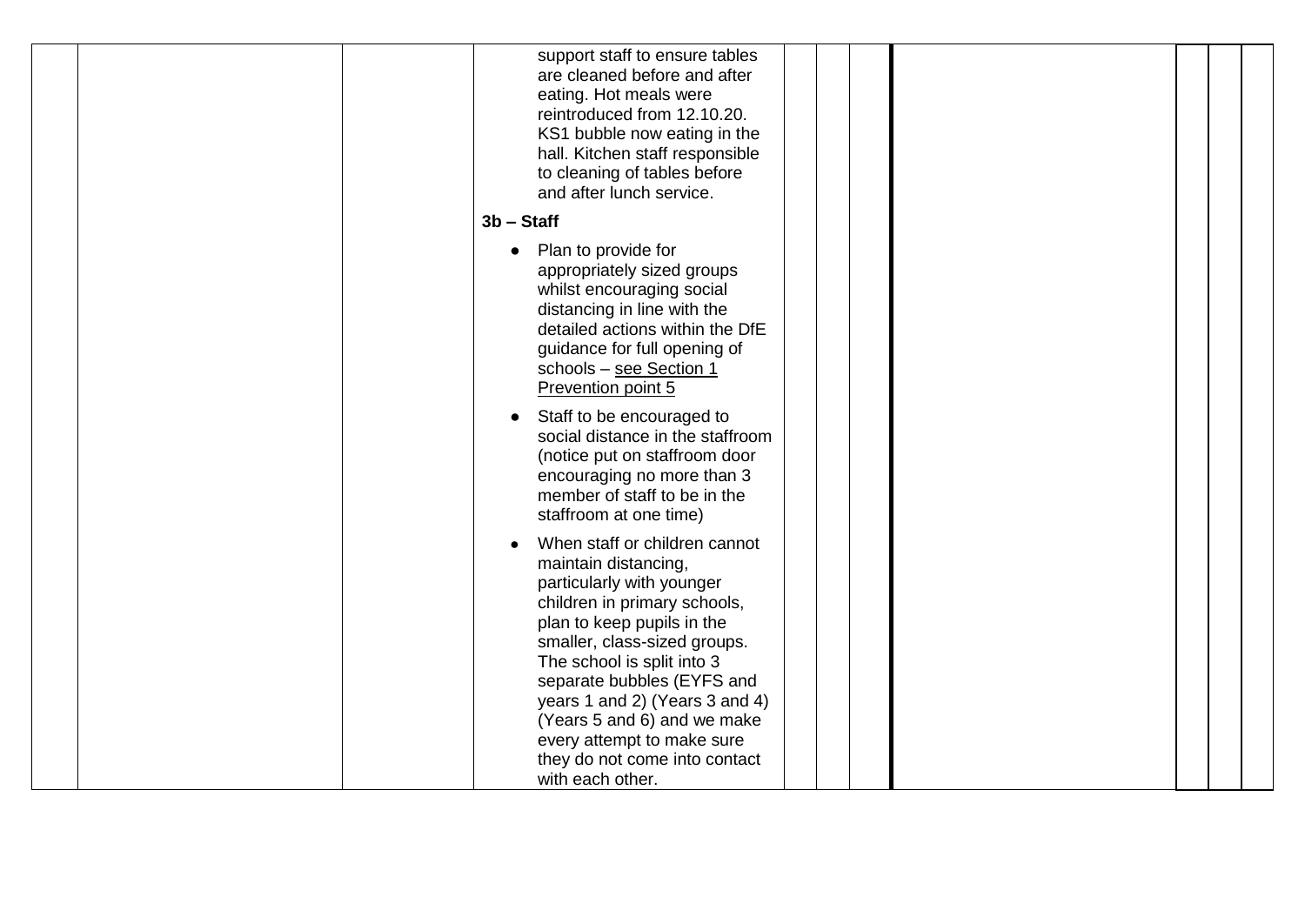| Plan to support pupils with<br>$\bullet$<br>SEND with any specific help<br>and preparation they may need<br>to adapt for the changes to<br>routine from September<br>Ensure staff understand that<br>from September they can now<br>operate across different<br>classes and year groups in<br>order to facilitate the delivery of<br>the school timetable. If moving<br>between classes / year groups<br>they should keep their distance<br>from other staff and pupils as<br>much as possible (2m from<br>staff) |  |
|-------------------------------------------------------------------------------------------------------------------------------------------------------------------------------------------------------------------------------------------------------------------------------------------------------------------------------------------------------------------------------------------------------------------------------------------------------------------------------------------------------------------|--|
| Ensure staff are aware of DFE<br>guidance that social distancing<br>guidance is to avoid close face<br>to face contact and minimise<br>time spent within 1m of<br>anyone.                                                                                                                                                                                                                                                                                                                                         |  |
| Reinforcing learning and<br>$\bullet$<br>practice of good hygiene habits<br>through games, songs and<br>repetition                                                                                                                                                                                                                                                                                                                                                                                                |  |
| Plan for staggered assembly,<br>breaktime and lunchtimes. Also<br>plans for staggering movement<br>times around the school so<br>groups do not come into<br>contact                                                                                                                                                                                                                                                                                                                                               |  |
| Windows and doors to be kept<br>open to allow for maximum<br>ventilation. Outside doors<br>closed in poor weather but<br>internal doors and windows still                                                                                                                                                                                                                                                                                                                                                         |  |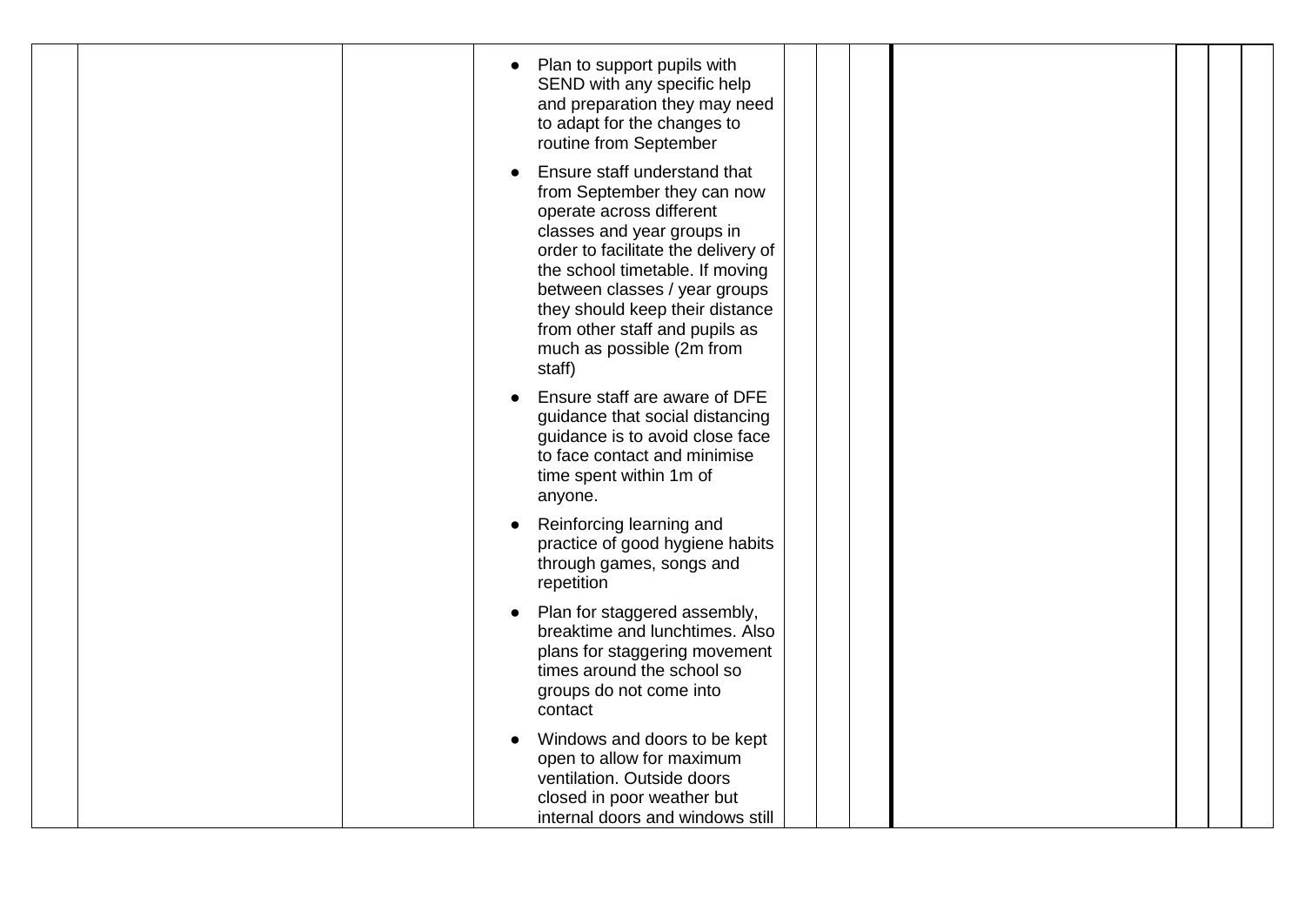| provide ventilation. 'natural<br>ventilation - Guidance states:<br>opening windows (in cooler<br>weather windows should be<br>opened just enough to provide<br>constant background<br>ventilation, and opened more<br>fully during breaks to purge the<br>air in the space). Opening<br>internal doors can also assist<br>with creating a throughput of<br>air<br>Library rota in place and a<br>$\bullet$<br>system for the return of books<br>instigated to allow for 3 days of<br>resting.<br>Consider how to continue<br>remote education if it should<br>become applicable from<br>September - see contingency<br>plan. G Suite remote learning<br>platform now set up and<br>children being trained in its<br>use.<br>Review the NHS guidance on<br>$\bullet$<br>$hand cleaning - see section for$<br>pupils above |  |
|--------------------------------------------------------------------------------------------------------------------------------------------------------------------------------------------------------------------------------------------------------------------------------------------------------------------------------------------------------------------------------------------------------------------------------------------------------------------------------------------------------------------------------------------------------------------------------------------------------------------------------------------------------------------------------------------------------------------------------------------------------------------------------------------------------------------------|--|
| 3c - Buildings and resources<br>• Ensure all the usual pre-term<br>building checks are undertaken<br>to make the school safe. If<br>buildings have been closed or<br>had reduced occupancy water<br>system stagnation can occur<br>due to lack of use. Follow<br>advice and actions detailed in                                                                                                                                                                                                                                                                                                                                                                                                                                                                                                                          |  |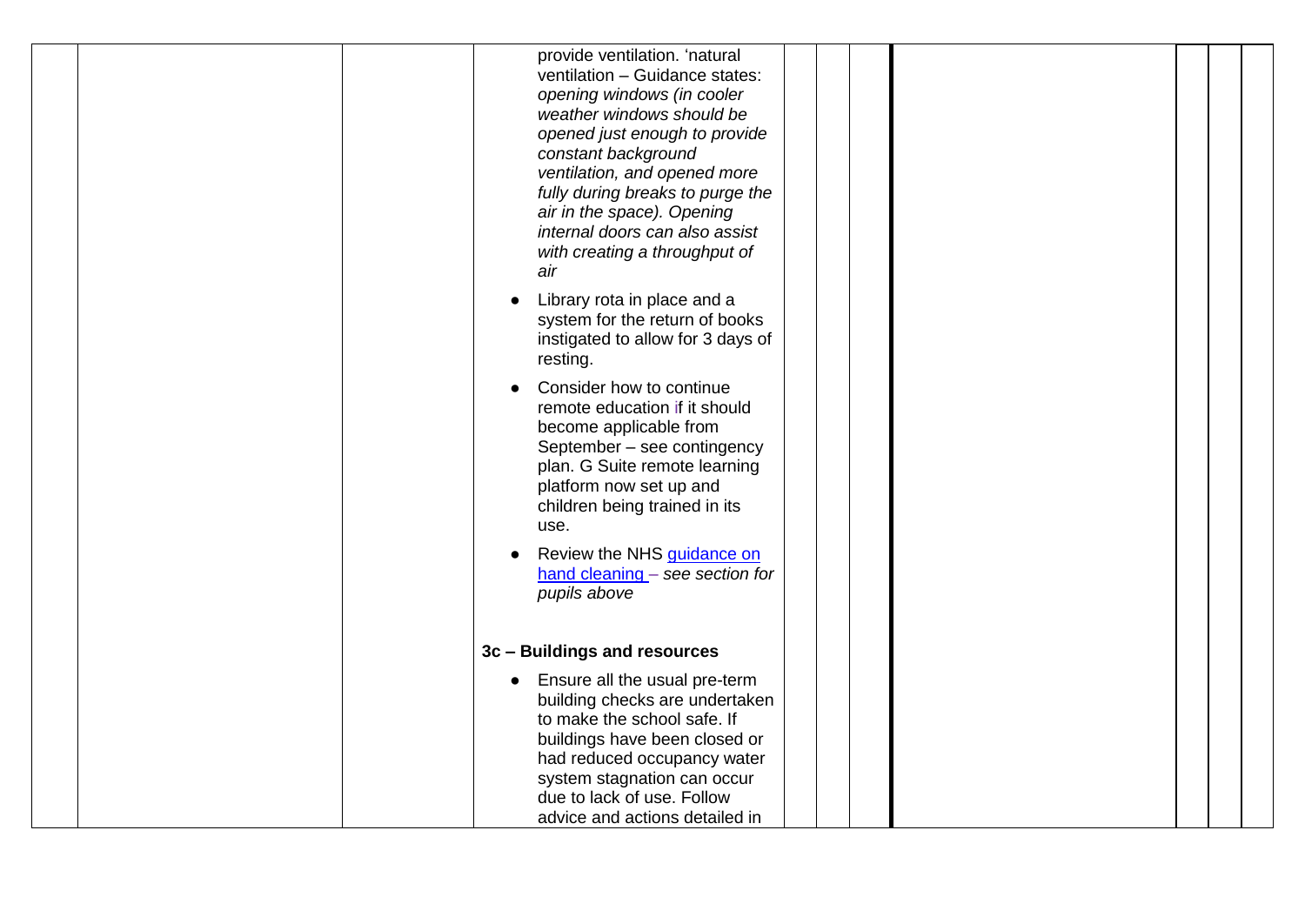|    |                                                                                                                                                                                        |                                           | Legionella risks during the<br>coronavirus outbreak.<br>Classrooms and other areas<br>deep cleaned.<br>Engage children in education<br>resources such as e-bug and<br><b>PHE</b> schools resources                                                                                                                                                                                                                                                                                                                                                                                                                                                                                                                                                                                                                                                          |              |   |   |                                                                                                                                                                                                                                                                                                                                                                                                                                                                                                                                                                             |             |   |   |
|----|----------------------------------------------------------------------------------------------------------------------------------------------------------------------------------------|-------------------------------------------|-------------------------------------------------------------------------------------------------------------------------------------------------------------------------------------------------------------------------------------------------------------------------------------------------------------------------------------------------------------------------------------------------------------------------------------------------------------------------------------------------------------------------------------------------------------------------------------------------------------------------------------------------------------------------------------------------------------------------------------------------------------------------------------------------------------------------------------------------------------|--------------|---|---|-----------------------------------------------------------------------------------------------------------------------------------------------------------------------------------------------------------------------------------------------------------------------------------------------------------------------------------------------------------------------------------------------------------------------------------------------------------------------------------------------------------------------------------------------------------------------------|-------------|---|---|
| 4. | <b>Site Safety risks</b><br><b>Fire procedures</b><br>Lockdown<br>Movement for lunch /<br>transitions<br><b>Toilets</b><br><b>Security including risk</b><br>of theft<br>Data breaches | All members of<br>the school<br>community | • SLT lead identified<br>In autumn term resume taking<br>the attendance register and<br>following up any absences in<br>line with statutory guidance<br>School to follow newly adapted<br>risk assessments for premises<br>and accessing outside<br>equipment and areas.<br>Ensure pupils, parents and<br>staff are aware that DfE<br>guidance states that different<br>groups/bubbles don't need to<br>be allocated their own toilet<br>blocks, but toilets will need to<br>be cleaned regularly and pupils<br>must be encouraged to clean<br>their hands thoroughly after<br>using the toilet.<br>Share updated fire evacuation<br>information with all staff<br>Share updated fire evacuation<br>information with children. Fire<br>drills at least termly.<br>Reconsider e-safety policies<br>and procedures in light of<br>lessons learned during home | $\mathbf{2}$ | 3 | 6 | Review the use of buildings<br>that have had partial<br>occupancy or have been<br>closed in line with<br><b>Managing school premises</b><br>during the coronavirus<br>outbreak<br>Any incidences are logged,<br>and the risk assessment is<br>evaluated, and changes<br>made as a result of lessons<br>learned.<br>Review site safety in the<br>light of windows and doors<br>being open to aid good<br>ventilation. Advice on this<br>can be found in Health and<br>Safety Executive guidance<br>on air conditioning and<br>ventilation during the<br>coronavirus outbreak | $\mathbf 1$ | 3 | 3 |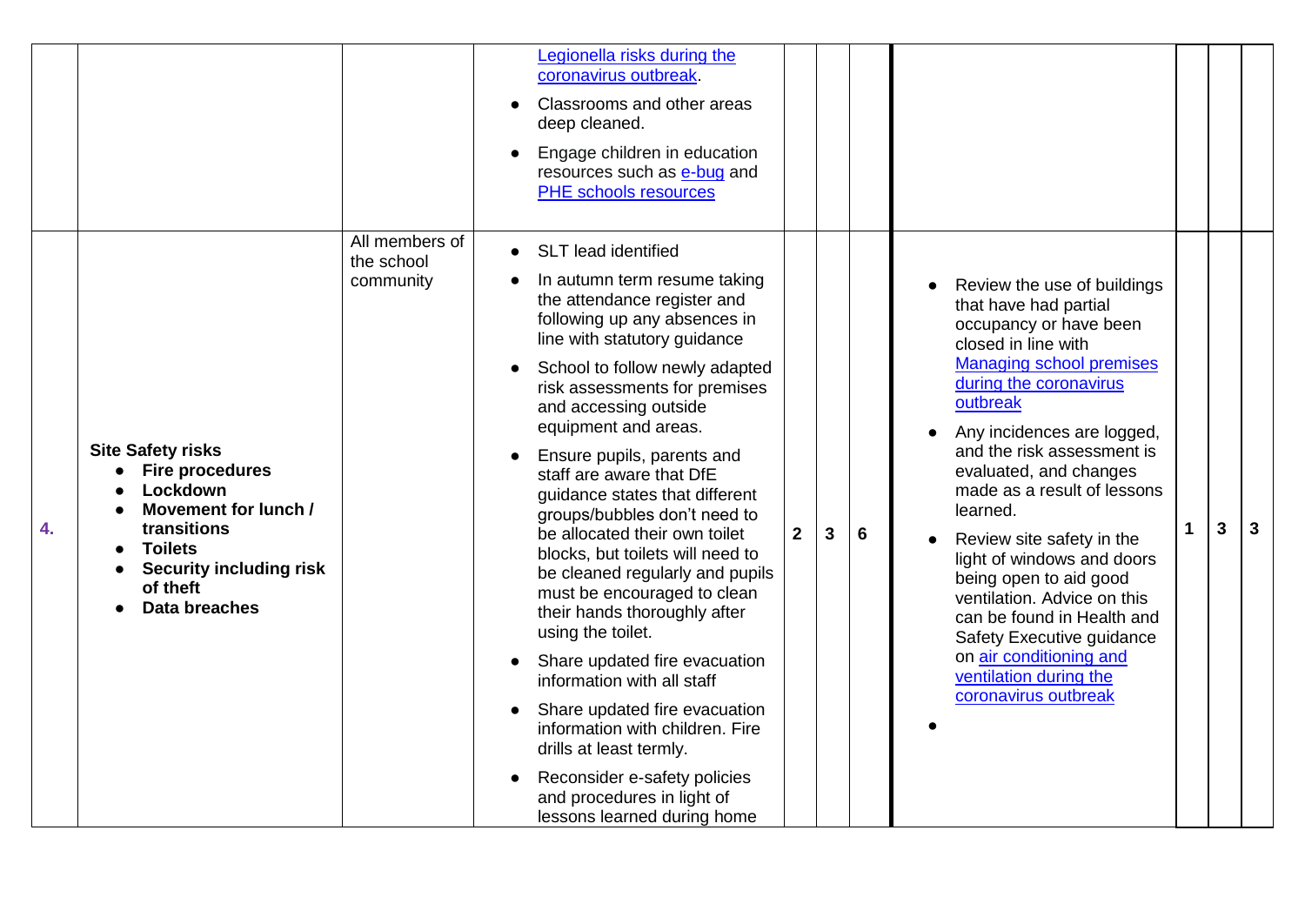|    |                                                                                                             |                                           | learning. E safety to be<br>prioritised in term 1<br>Share lockdown procedures<br>$\bullet$<br>with all staff<br>Follow revised lunch and break<br>rotas to ensure safe movement<br>around school<br>Children to seek permission to<br>use toilets to ensure staff know<br>where children are at all times<br>High expectations of how<br>children move around school<br>upheld by all members of staff                                                                                                                                                                                                                                                                                                                                           |                |                |   |                                                                                                   |   |   |   |
|----|-------------------------------------------------------------------------------------------------------------|-------------------------------------------|---------------------------------------------------------------------------------------------------------------------------------------------------------------------------------------------------------------------------------------------------------------------------------------------------------------------------------------------------------------------------------------------------------------------------------------------------------------------------------------------------------------------------------------------------------------------------------------------------------------------------------------------------------------------------------------------------------------------------------------------------|----------------|----------------|---|---------------------------------------------------------------------------------------------------|---|---|---|
| 5. | <b>Risk of transmission between</b><br>parents and pupils during<br>school drop-off and<br>collection times | All members of<br>the school<br>community | The following control measures should<br>be considered in addition to those<br>outlined in the East Sussex Model<br><b>Risk Assessment for Access and</b><br>Egress.<br>Communicate to parents and<br>$\bullet$<br>carers that if children need<br>accompanying to school, only<br>one parent to drop-off or<br>collect. Parents to maintain 2<br>metre social distancing rule<br>Inform parents/carers and<br>pupils their allocated drop off<br>and collection times and the<br>process for doing so, including<br>protocols for minimising adult<br>to adult contact (for example,<br>which entrance to use)<br>Ensure parents and carers do<br>not gather at entrance gates or<br>doors or enter the site (unless<br>they have a pre-arranged | $\overline{2}$ | 3 <sup>1</sup> | 6 | Review and revise drop off<br>and pick up protocols as<br>necessary to minimise<br>social contact | 1 | 3 | 3 |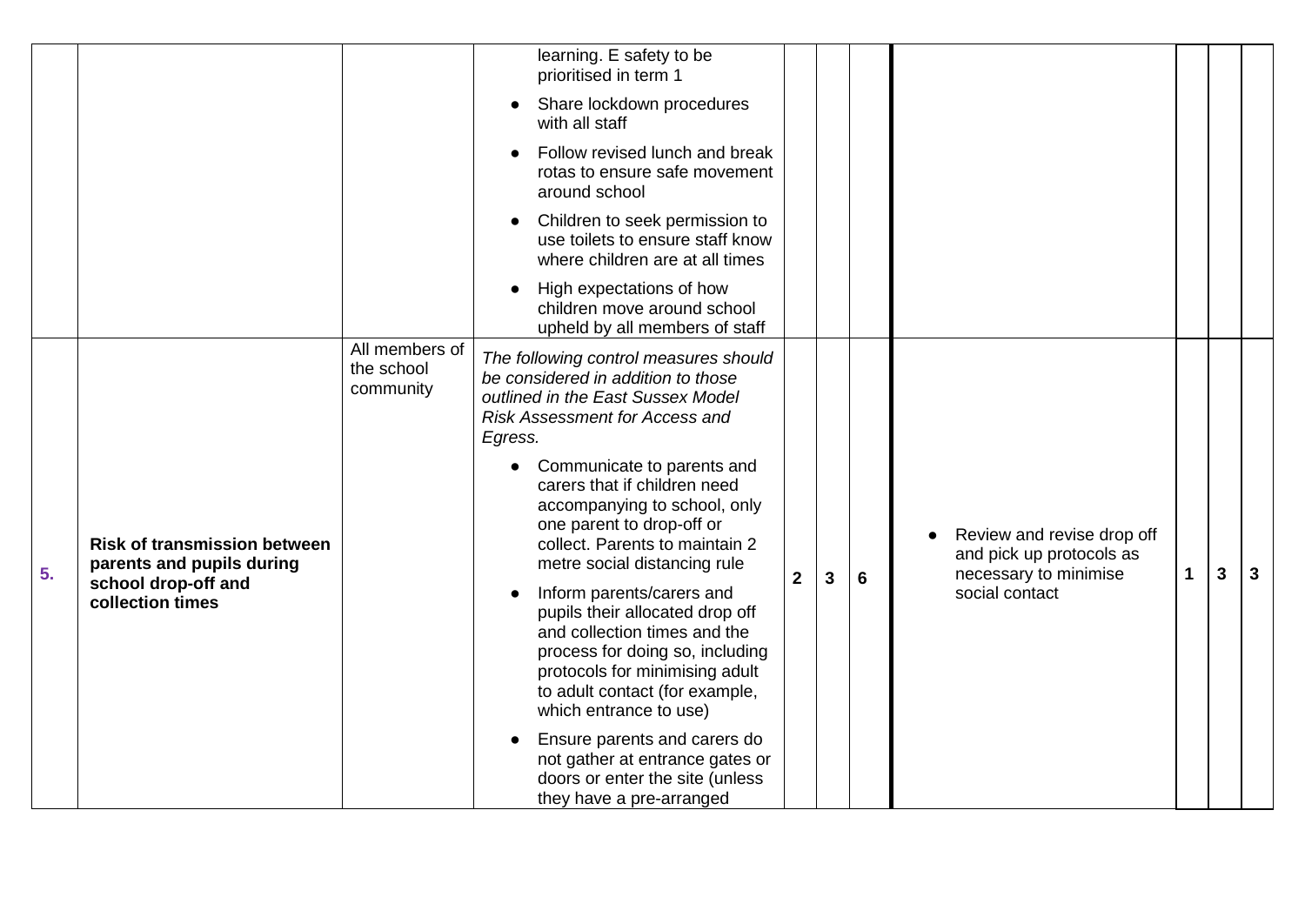|    |                                                                                                                                                                                                                                                                                                                  |        | appointment, which should be<br>conducted safely).<br>Arrange SLT supervision of                                                                                                                                                                                                                                                                                                                                                                                                                                                                                                                                                                                                                                                         |         |                                                                                                                                                                                                                                                                                                                                                                                                                                                                                                                                                                                                     |         |  |
|----|------------------------------------------------------------------------------------------------------------------------------------------------------------------------------------------------------------------------------------------------------------------------------------------------------------------|--------|------------------------------------------------------------------------------------------------------------------------------------------------------------------------------------------------------------------------------------------------------------------------------------------------------------------------------------------------------------------------------------------------------------------------------------------------------------------------------------------------------------------------------------------------------------------------------------------------------------------------------------------------------------------------------------------------------------------------------------------|---------|-----------------------------------------------------------------------------------------------------------------------------------------------------------------------------------------------------------------------------------------------------------------------------------------------------------------------------------------------------------------------------------------------------------------------------------------------------------------------------------------------------------------------------------------------------------------------------------------------------|---------|--|
|    |                                                                                                                                                                                                                                                                                                                  |        | drop off and collection                                                                                                                                                                                                                                                                                                                                                                                                                                                                                                                                                                                                                                                                                                                  |         |                                                                                                                                                                                                                                                                                                                                                                                                                                                                                                                                                                                                     |         |  |
| 6. | N/A<br><b>Risks of possible</b><br>transmission to pupils who<br>travel to school by dedicated<br>school transport (including<br>statutory provision) or wider<br>public transport<br>The DfE Guidance for full<br>opening - Section 2 details a<br>new framework for transporting<br>pupils to and from schools | Pupils | <b>Dedicated school transport</b><br>(including statutory provision)<br>Ensure staff, pupils and<br>parents are aware that social<br>distancing will not apply on<br>dedicated transport from<br>September<br>Contact the transport hub to<br>confirm new transport<br>requirements from September.<br>They will liaise directly with the<br>transport companies on social<br>distancing requirements and<br>check that they are fully aware<br>of the health and safety<br>procedures. mainstream-<br>transport.cts@eastsussex.gov.<br>uk<br>Ensure relevant parents/carers<br>and pupils are aware of<br>recommendations on transport<br>to and from school (including<br>avoiding peak times). See DfE<br>Guidance for full opening - | n/<br>a | <b>Dedicated school transport</b><br>(including statutory provision)<br>Review and take<br>reasonable actions to<br>ensure:<br>$\circ$ pupils are grouped<br>together on transport in<br>the bubbles that are<br>adopted within school<br>$\circ$ hand sanitiser is used<br>upon boarding and/or<br>disembarking<br>o appropriate additional<br>cleaning of vehicles<br>$\circ$ queuing and boarding<br>where possible is<br>organised<br>$\circ$ distancing within<br>vehicles wherever<br>possible<br>$\circ$ the use of face coverings<br>for children over the age<br>of 11, where appropriate. | n/<br>a |  |
|    |                                                                                                                                                                                                                                                                                                                  |        | Section 2                                                                                                                                                                                                                                                                                                                                                                                                                                                                                                                                                                                                                                                                                                                                |         | Children under the age of<br>11 are exempt from<br>wearing face coverings on<br>public transport, and the                                                                                                                                                                                                                                                                                                                                                                                                                                                                                           |         |  |
|    |                                                                                                                                                                                                                                                                                                                  |        | <b>Wider public transport</b><br>Communicate to parents that                                                                                                                                                                                                                                                                                                                                                                                                                                                                                                                                                                                                                                                                             |         | regulations relating to face<br>coverings exclude school                                                                                                                                                                                                                                                                                                                                                                                                                                                                                                                                            |         |  |
|    |                                                                                                                                                                                                                                                                                                                  |        | public transport capacity is<br>likely to continue to be                                                                                                                                                                                                                                                                                                                                                                                                                                                                                                                                                                                                                                                                                 |         | transport services. See<br>updated transport guidance                                                                                                                                                                                                                                                                                                                                                                                                                                                                                                                                               |         |  |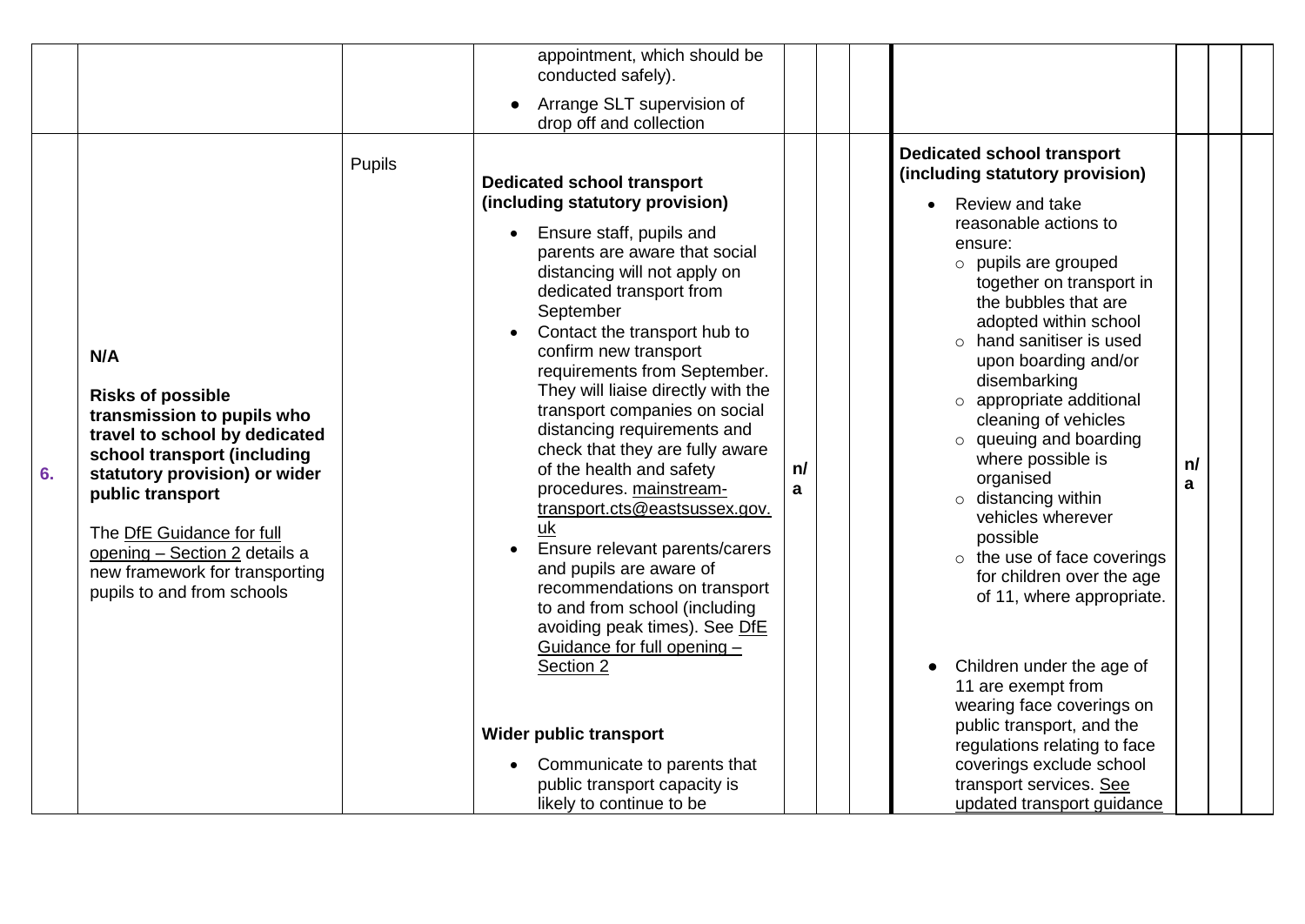|                  |                                                                                                                                                  |                                           | constrained in the autumn<br>term. Its use by pupils,<br>particularly in peak times,<br>should be kept to an absolute<br>minimum.<br>Leaders to liaise with partners<br>to consider staggered start<br>times to enable more journeys<br>to take place outside of peak<br>hours where feasible<br>Where possible encourage<br>parents, staff and pupils to<br>walk or cycle to school.<br>Refer any families using public<br>transport to the safer travel<br>quidance for passengers.                                                                                                                                                          |              |   |                 |                                                                                                                                                                                                                                                                                                                                                                                                                                                                                                                                                                                                             |              |   |   |
|------------------|--------------------------------------------------------------------------------------------------------------------------------------------------|-------------------------------------------|------------------------------------------------------------------------------------------------------------------------------------------------------------------------------------------------------------------------------------------------------------------------------------------------------------------------------------------------------------------------------------------------------------------------------------------------------------------------------------------------------------------------------------------------------------------------------------------------------------------------------------------------|--------------|---|-----------------|-------------------------------------------------------------------------------------------------------------------------------------------------------------------------------------------------------------------------------------------------------------------------------------------------------------------------------------------------------------------------------------------------------------------------------------------------------------------------------------------------------------------------------------------------------------------------------------------------------------|--------------|---|---|
| $\overline{7}$ . | <b>Risk of ongoing</b><br>contamination from people<br>(staff, parents/carers, visitors,<br>contractors and/or deliveries)<br>coming into school | All members of<br>the school<br>community | Ensure contractors, school meal<br>providers, milk providers and fruit<br>providers can fulfil all risk assessment<br>requirements<br>Contractors aware of any<br>changes to school day $-$ e.g.<br>staggered lunchtimes<br>Minimise any visitors to the<br>school and clear messages<br>shared about social distancing<br>procedures for adults. Ensure<br>record are kept of all visitors;<br>names, dates, and contact<br>details.<br>Ensure that the school<br>engages with local<br>immunisation services and<br>programmes as normal<br>Parents and carers bringing or<br>collecting pupils during the day<br>phone ahead and arrange to | $\mathbf{2}$ | 3 | $6\phantom{1}6$ | For any staff member or<br>pupil who feels unwell,<br>check for recognised<br>symptoms of COVID-19.<br><b>Public Health England</b><br>advise routinely taking the<br>temperature of pupils is not<br>recommended as it is an<br>unreliable method for<br>identifying coronavirus<br>(COVID-19).<br>Isolate and send children<br>and staff home immediately<br>if they display symptoms<br>(See section 7 below)<br>Review effectiveness of<br>revised site management<br>systems $-$ e.g. corridor use<br>and hand washing routines<br>etc to ensure appropriate<br>social distancing for any<br>visitors. | $\mathbf{2}$ | 3 | 6 |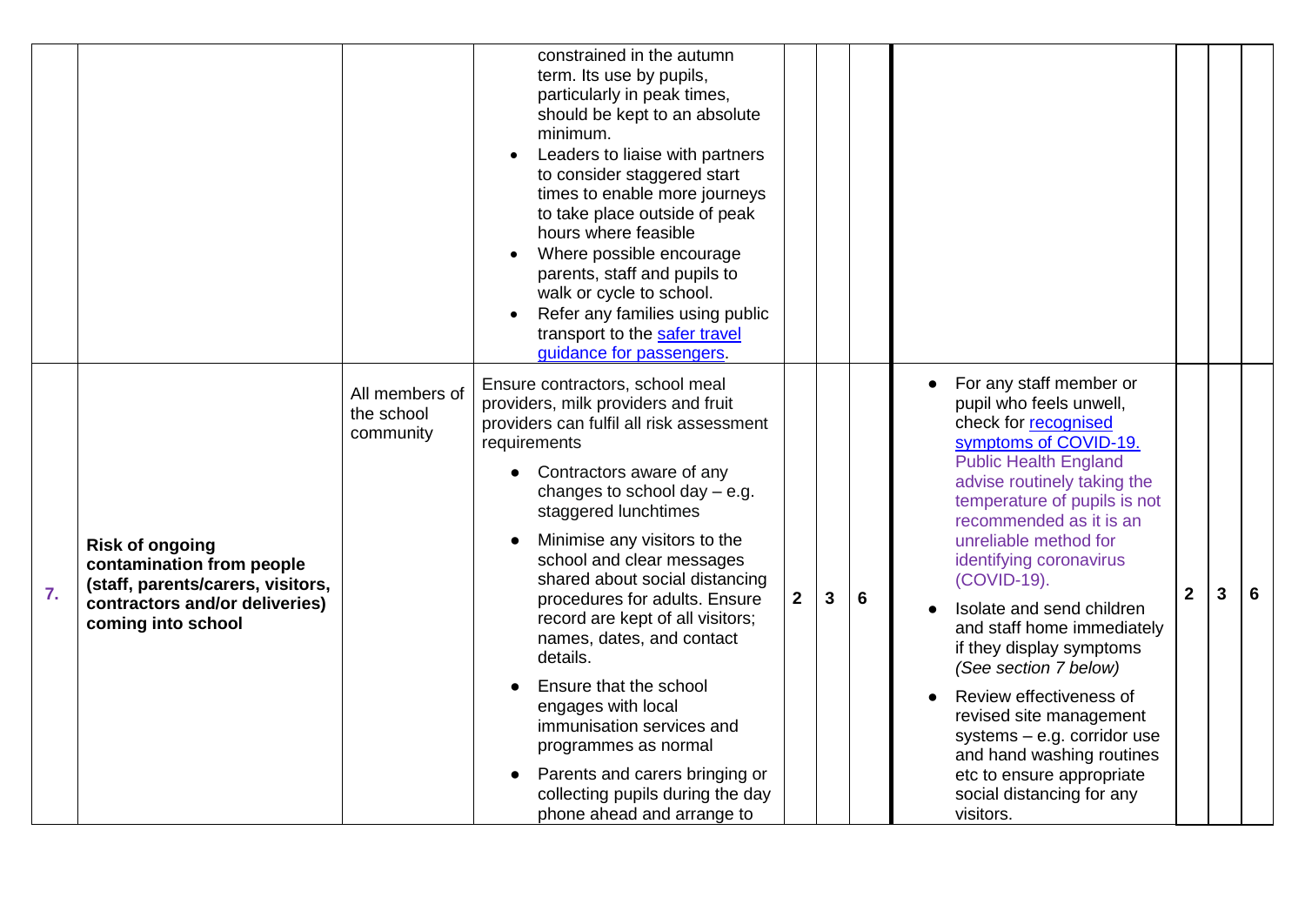|    |                                                                                                                   |                                           | drop/collect safely and not<br>enter the site if possible<br>Strict handwashing procedures<br>in place as soon as<br>pupils/staff/visitors/contractors<br>arrive in school. Visitors asked<br>to wear face coverings.<br>All staff have visors to use if<br>they wish. Staff to wear face<br>coverings/visors at the end of<br>the day when supervising pick<br>up.                                                                                                                                                                                                                                                                                                                 |              |              |   | A copy of the COVID-19<br>specific risk assessment for<br>catering and cleaning<br>contractors is kept by the<br>school                                                                                                                                                                                                                                                                                                                                                                                                                                                                                                                       |             |   |              |
|----|-------------------------------------------------------------------------------------------------------------------|-------------------------------------------|-------------------------------------------------------------------------------------------------------------------------------------------------------------------------------------------------------------------------------------------------------------------------------------------------------------------------------------------------------------------------------------------------------------------------------------------------------------------------------------------------------------------------------------------------------------------------------------------------------------------------------------------------------------------------------------|--------------|--------------|---|-----------------------------------------------------------------------------------------------------------------------------------------------------------------------------------------------------------------------------------------------------------------------------------------------------------------------------------------------------------------------------------------------------------------------------------------------------------------------------------------------------------------------------------------------------------------------------------------------------------------------------------------------|-------------|---|--------------|
| 8. | <b>Risk that contamination</b><br>exists within the school<br>environment due to<br>ineffective hygiene measures. | All members of<br>the school<br>community | Site staff follow DfE Planning<br>Guidance for full reopening -<br>Section 2 School Operations<br>and are aware of the COVID-<br>19: cleaning of non-healthcare<br>settings guidance which should<br>be followed should be followed<br>following a suspected or<br>confirmed case<br>With all children back in<br>school, all frequently touched<br>surfaces, equipment, toilets,<br>door handles, and toilets used<br>during the day will need to be<br>cleaned thoroughly each day.<br>All handwashing sinks, soap<br>dispensers, hand gel etc are<br>checked 3 times a day to<br>ensure stock levels are<br>adequate<br>Inspect daily to ensure<br>good/effective hygiene levels | $\mathbf{2}$ | $\mathbf{3}$ | 6 | Ensure frequent enhanced<br>cleaning of surfaces that<br>pupils are frequently<br>touching, such as toys,<br>books, desks, chairs, doors,<br>sinks, toilets, light switches,<br>bannisters each day, using<br>standard cleaning products.<br>Plan for safe return of<br>equipment previously<br>removed from classrooms.<br>such as books and games,<br>which can from September<br>be used and shared within<br>a group/bubble. Plan to<br>ensure they are regularly<br>cleaned along with all<br>touched surfaces.<br>Enhanced cleaning<br>schedule in place to ensure<br>effective hygiene standards<br>and comply with latest<br>guidance | $\mathbf 1$ | 3 | $\mathbf{3}$ |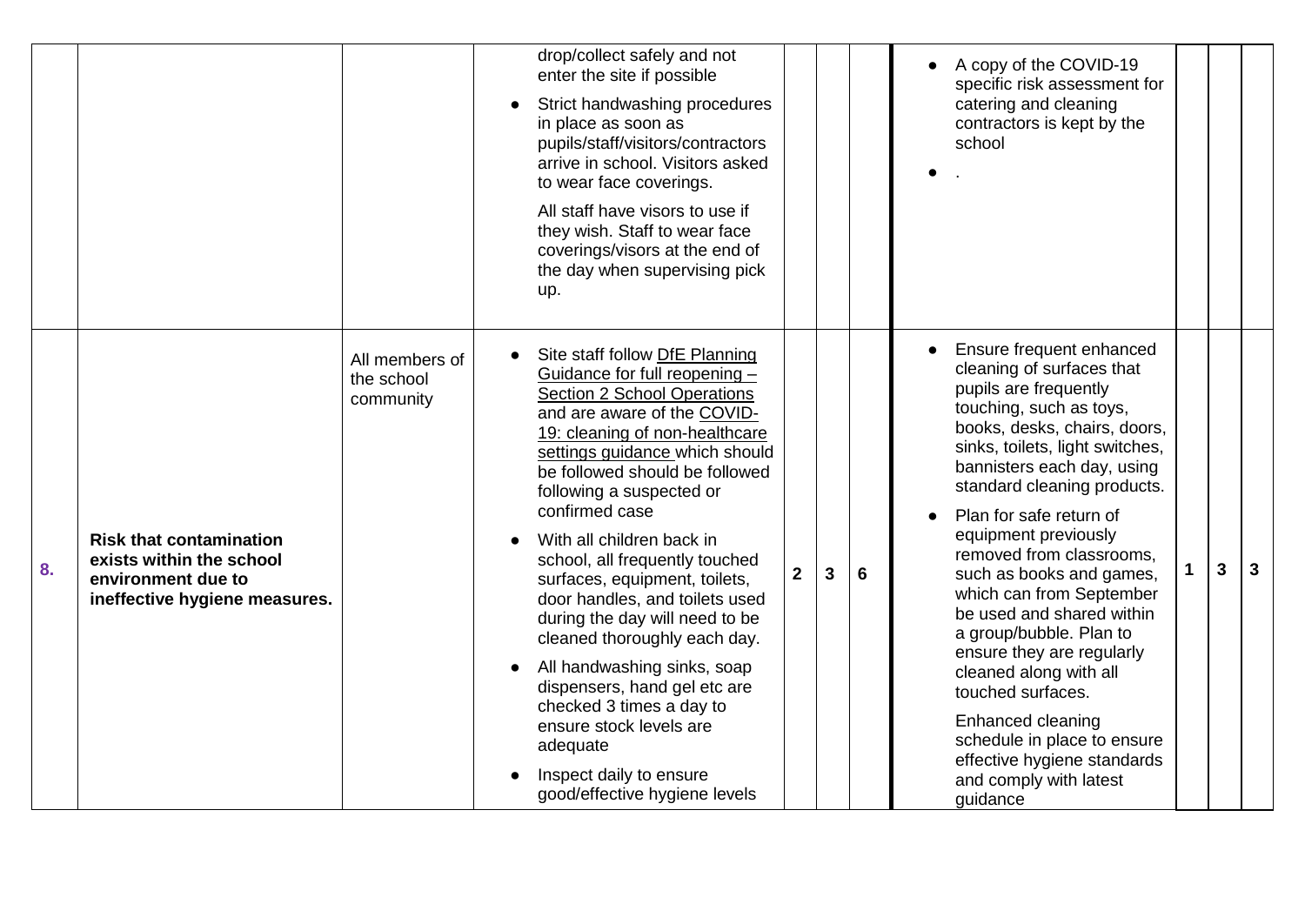|    |                                                                                                                                                                                                          |                                           | Ensure resources shared<br>between classes or bubbles,<br>(eg sports, art and science<br>equipment) is cleaned<br>frequently. It MUST be<br>meticulously cleaned between<br>its use by different bubbles or<br>rotated to allow it to be left<br>unused and out of reach 48<br>hours (72 hours for plastics).                                                                                                                                                                                                                                                                                                                                                                                                                                               |              |   |   |                                                                                                                                                                                                                                                                                                                                                                         |   |                |
|----|----------------------------------------------------------------------------------------------------------------------------------------------------------------------------------------------------------|-------------------------------------------|-------------------------------------------------------------------------------------------------------------------------------------------------------------------------------------------------------------------------------------------------------------------------------------------------------------------------------------------------------------------------------------------------------------------------------------------------------------------------------------------------------------------------------------------------------------------------------------------------------------------------------------------------------------------------------------------------------------------------------------------------------------|--------------|---|---|-------------------------------------------------------------------------------------------------------------------------------------------------------------------------------------------------------------------------------------------------------------------------------------------------------------------------------------------------------------------------|---|----------------|
| 9. | <b>Risk of transmission from</b><br>pupils and staff who have<br>been in contact with the virus<br>and/or are showing signs of<br>having the virus (a new,<br>continuous cough or a high<br>temperature) | All members of<br>the school<br>community | Schools MUST ensure they<br>understand the NHS Test and Trace<br>process and how to contact the local<br>Public Health England health<br>protection team. (see contact details<br>on the first page of this document)<br>Leaders to ensure staff and<br>parents understand their<br>responsibility should they be<br>showing symptoms of COVID-<br>19 to be ready and willing to:<br>book a test, provide details of<br>who they have been in close<br>contact with and to then self-<br>isolate in line with current<br>government guidance<br>Revise plans and source<br>suitable PPE supplies to be<br>used by:<br>$\circ$ the supervising member of<br>staff if a 2m distance cannot<br>be maintained during<br>isolation of an unwell child<br>onsite. | $\mathbf{3}$ | 3 | 9 | The updated cleaning of<br>non-healthcare settings<br>guidance describes the<br>cleaning required, the<br>appropriate disposal of<br>materials, the cleaning of<br>equipment and hard<br>surfaces, and the personal<br>protective equipment (PPE)<br>that should be worn.<br>Revise plans and PPE<br>supplies in the light of<br>experience or any updated<br>guidance. | 3 | $\overline{3}$ |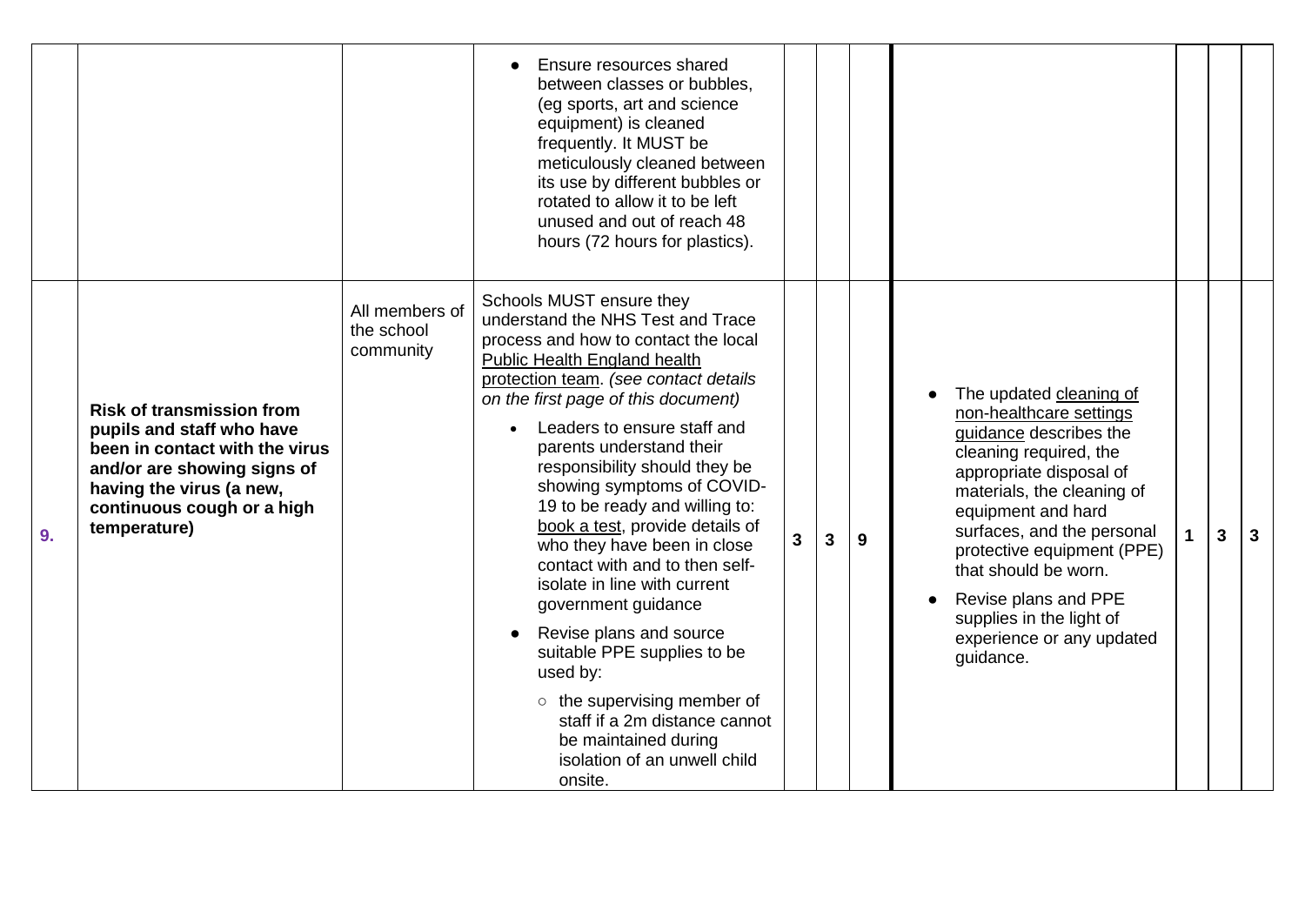| $\circ$ staff caring for pupils with<br>routine intimate care needs<br>that involve the use of PPE                                                                                                                                                                                                                                                                                   |  |
|--------------------------------------------------------------------------------------------------------------------------------------------------------------------------------------------------------------------------------------------------------------------------------------------------------------------------------------------------------------------------------------|--|
| The plan should identify any<br>likelihood of behavioural,<br>SEND and possible use of<br>restraint issues etc that may<br>apply                                                                                                                                                                                                                                                     |  |
| If anyone becomes unwell with<br>signs of COVID-19 they must<br>be sent home and households<br>advised to follow the COVID-<br>19: guidance for households<br>with possible coronavirus<br>infection guidance                                                                                                                                                                        |  |
| Isolate the pupil / member of<br>$\bullet$<br>staff immediately to a room (HT<br>office) behind a closed door. If<br>appropriate arrange adult<br>supervision in line with<br>guidelines. Ideally open a<br>window for ventilation.<br>Separate bathroom facilities<br>should be used if necessary,<br>which should then be cleaned<br>and disinfected before use by<br>anyone else. |  |
| Employers have a duty of care<br>$\bullet$<br>for all staff and should ensure<br>that staff who are sent home<br>displaying symptoms of<br>COVID-19 are tested as soon<br>as practicably possible.<br>Headteachers should<br>communicate to staff that if<br>they are displaying symptoms<br>they should be tested 'as soon                                                          |  |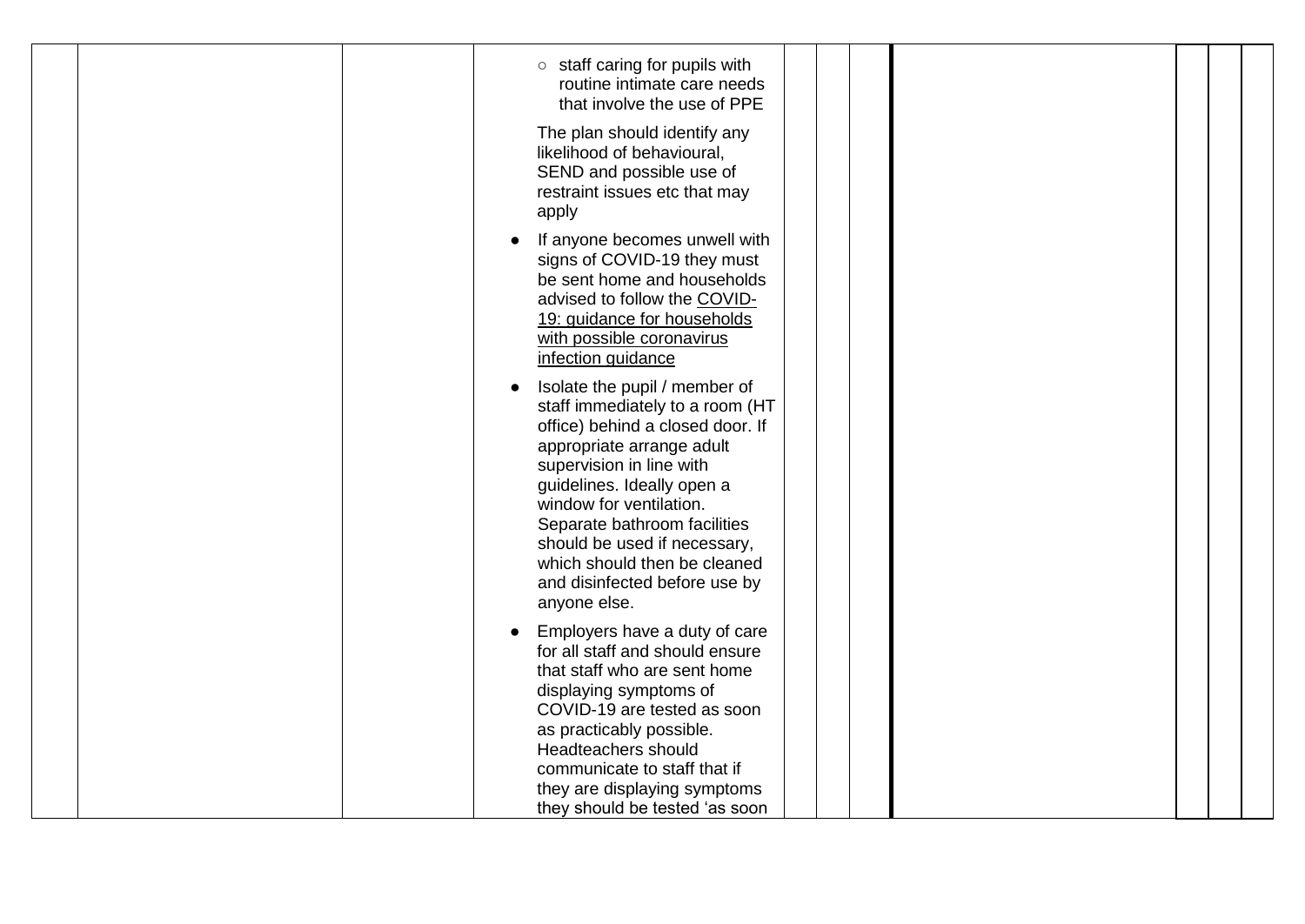| as practicably possible.' 3.1.20<br>- all staff have now been given<br>a home test to use if needed.                                                                                                                                                                                                                                                                                                                                                                                       |  |
|--------------------------------------------------------------------------------------------------------------------------------------------------------------------------------------------------------------------------------------------------------------------------------------------------------------------------------------------------------------------------------------------------------------------------------------------------------------------------------------------|--|
| For schools that purchase the<br>HR Advisory Service, further<br>information can be accessed<br>here or through their<br>designated HR Consultant<br>https://www.services2schools.c<br>o.uk/resources/personnel/wellb<br>eing-benefits/coronavirus-hr-<br>faqs                                                                                                                                                                                                                             |  |
| If the school is notified of a<br>positive COVID19 test result<br>for a member of staff, the<br>school will contact Public<br>Health England immediately for<br>advice. (Telephone - 0344 225<br>3861, Option 3 Option 1.) PHE<br>will conduct a rapid risk<br>assessment and advise the<br>school on the actions to take<br>including the definitive advice<br>on who must be sent home.<br>Should this be the case PHE<br>will provide a template letter to<br>inform parents and staff. |  |
| In line with government<br>guidance school MUST not<br>share the names or details of<br>people with COVID-19 unless<br>essential to protect others                                                                                                                                                                                                                                                                                                                                         |  |
| If school should have two or<br>more confirmed cases within<br>14 days, or there is an overall<br>rise in sickness absence where<br>coronavirus (COVID-19) is                                                                                                                                                                                                                                                                                                                              |  |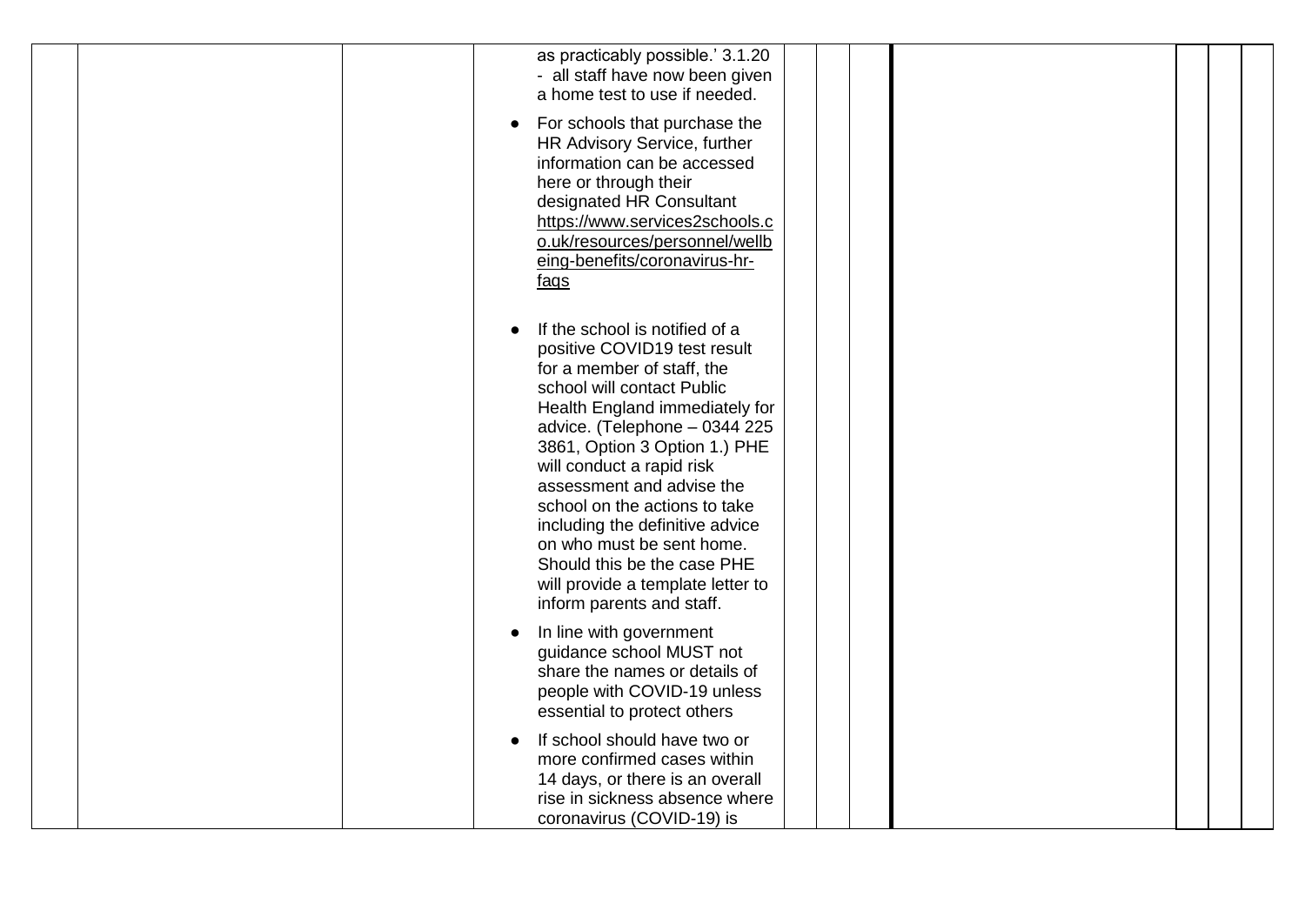|     |                                                        |                         | suspected, it may indicate an<br>outbreak. Leaders MUST<br>continue to work with their local<br>health protection team who will<br>be able to advise if additional<br>action is required. This may<br>include recommending a larger<br>number of other pupils self-<br>isolate as a precautionary<br>measure.                                                                                                                                                |   |              |   |                                                                                                                                                                                                                                                                                                                                                                                                                                                                                                             |   |   |   |
|-----|--------------------------------------------------------|-------------------------|--------------------------------------------------------------------------------------------------------------------------------------------------------------------------------------------------------------------------------------------------------------------------------------------------------------------------------------------------------------------------------------------------------------------------------------------------------------|---|--------------|---|-------------------------------------------------------------------------------------------------------------------------------------------------------------------------------------------------------------------------------------------------------------------------------------------------------------------------------------------------------------------------------------------------------------------------------------------------------------------------------------------------------------|---|---|---|
| 10. | Contingency planning for a<br>potential local outbreak | All pupils and<br>staff | During the partial closure since<br>March staff have developed<br>expertise and experience in<br>supporting home learning<br>across the curriculum.<br>For individuals or groups of<br>self-isolating pupils, remote<br>education plans are in place.<br>These should meet the same<br>expectations as those for any<br>pupils who cannot yet attend<br>school at all due to coronavirus<br>(COVID-19). (see DfE<br>guidance on remote education<br>support. | 3 | $\mathbf{2}$ | 6 | Leaders and governors<br>should devise contingency<br>plans to cover a potential<br>local outbreak. In such an<br>event the PHE health<br>protection team or local<br>authority may advise a<br>school or number of<br>schools to close temporarily<br>to help control<br>transmission.<br>Ours is based on the LA model<br>Contingency Plan In addition the<br>DfE full return to school guidance -<br>section 5 outlines the scope<br>required and provides links to<br>resources to support these plans. | 3 | 2 | 6 |

# **Action Plan** *(when will the above additional control measures be implemented and by whom?)*

| Action                                       | By Whom? | <b>Deadline</b> | <b>Actions/Date Completed</b> |                        |     |  |
|----------------------------------------------|----------|-----------------|-------------------------------|------------------------|-----|--|
| Complete contingency plan using LA document. | EP/KS/ER | 10.09.20        | Completed<br>shared with SI   | 10.09.20<br><b>QIE</b> | and |  |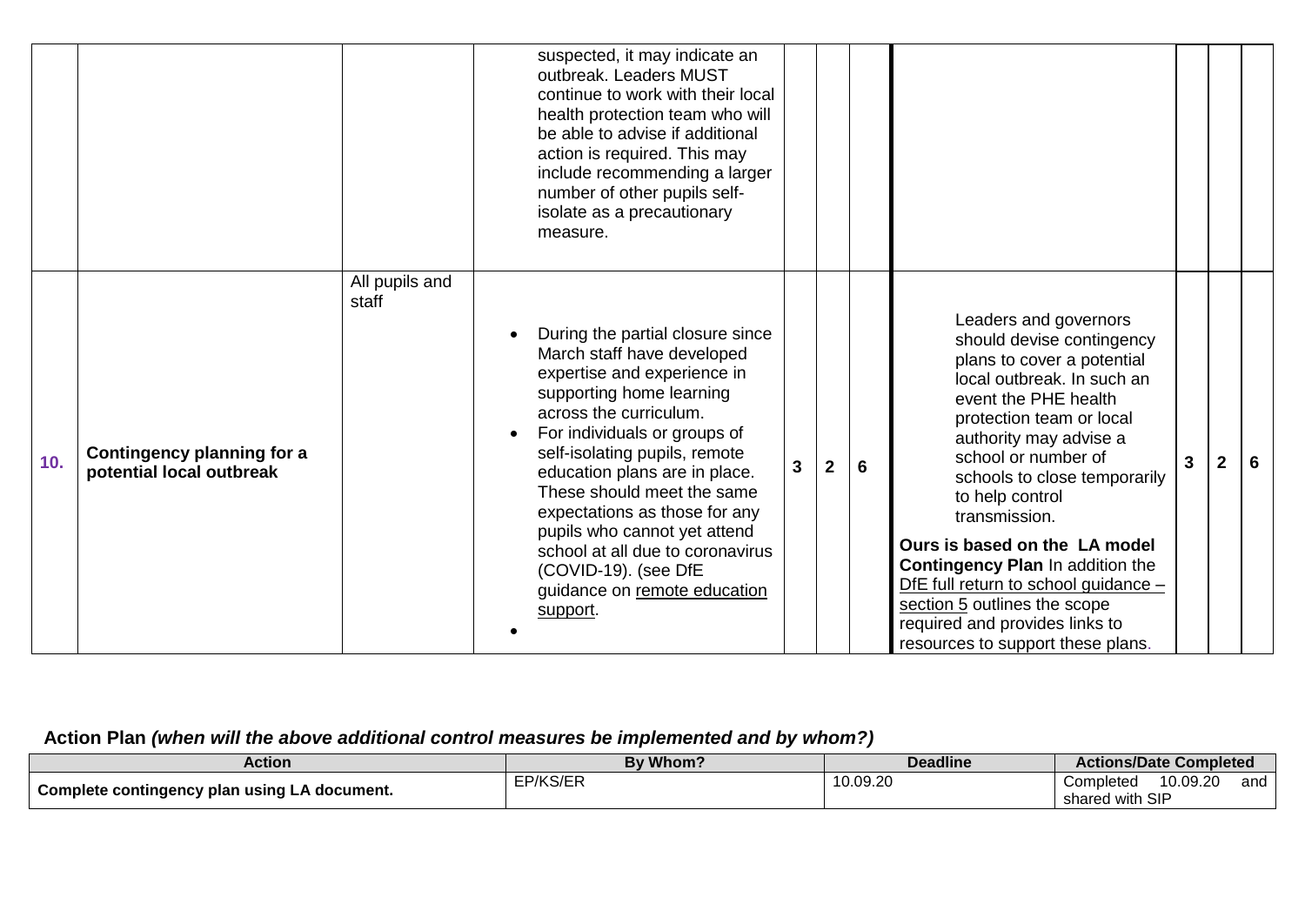| Devise e-safety priority through safeguarding/code of conduct                                                                                                                                                                                                                                                                                                    | EP/ER                        | All staff to have read and<br>acknowledged new policies by                                   | Completed 15.09.20                                                                                                                                                                                                                                                                                                                                                                                                                                           |
|------------------------------------------------------------------------------------------------------------------------------------------------------------------------------------------------------------------------------------------------------------------------------------------------------------------------------------------------------------------|------------------------------|----------------------------------------------------------------------------------------------|--------------------------------------------------------------------------------------------------------------------------------------------------------------------------------------------------------------------------------------------------------------------------------------------------------------------------------------------------------------------------------------------------------------------------------------------------------------|
| policy updates (based on latest County model policies)                                                                                                                                                                                                                                                                                                           |                              | 14.09.20                                                                                     |                                                                                                                                                                                                                                                                                                                                                                                                                                                              |
| Revise drop off/pick up model                                                                                                                                                                                                                                                                                                                                    | EP/ER                        | To be monitored daily and<br>revised when needed,                                            | • 9.09.20 Email sent to<br>all parents regarding<br>slight revision to pick<br>up arrangements and<br>reminding them of<br>the need to social<br>distance/wear face<br>coverings. Parents<br>reminded to social<br>distance outside school<br>gates (email sent out<br>on second day and<br>collection point for<br>Years 1 and 2 changed<br>to main door) Staff<br>encouraged to wear<br>face coverings at the<br>gate to promote care<br>and consideration |
| Symptom checker written to clarify illness for parents and<br>staff.                                                                                                                                                                                                                                                                                             | EP                           | Distributed to all staff and<br>parents                                                      | amongst parent<br>community                                                                                                                                                                                                                                                                                                                                                                                                                                  |
| Meetings with parents to be by telephone if possible, but if<br>this is not possible, meetings are to be held in the teacher of<br>that child's classroom. All adults to wear face masks and<br>social distance and use hand sanitiser. Children do not need<br>to wear facemasks. All meetings logged, including<br>participants location and meeting duration. | All teaching staff and SENCO | From 16.9.20                                                                                 |                                                                                                                                                                                                                                                                                                                                                                                                                                                              |
| Staff to be given opportunities to attend online well-being<br>courses/information. Disseminate information from County<br><b>MHEW newsletters.</b>                                                                                                                                                                                                              | EP/ER                        | Opportunities/information to be<br>shared with staff when they<br>arise via EP weekly email. |                                                                                                                                                                                                                                                                                                                                                                                                                                                              |
| Coordinate pastoral care for staff/pupils. Pastoral needs to<br>be discussed as part of all staff meetings.                                                                                                                                                                                                                                                      | EP/ER                        | Ongoing.                                                                                     |                                                                                                                                                                                                                                                                                                                                                                                                                                                              |